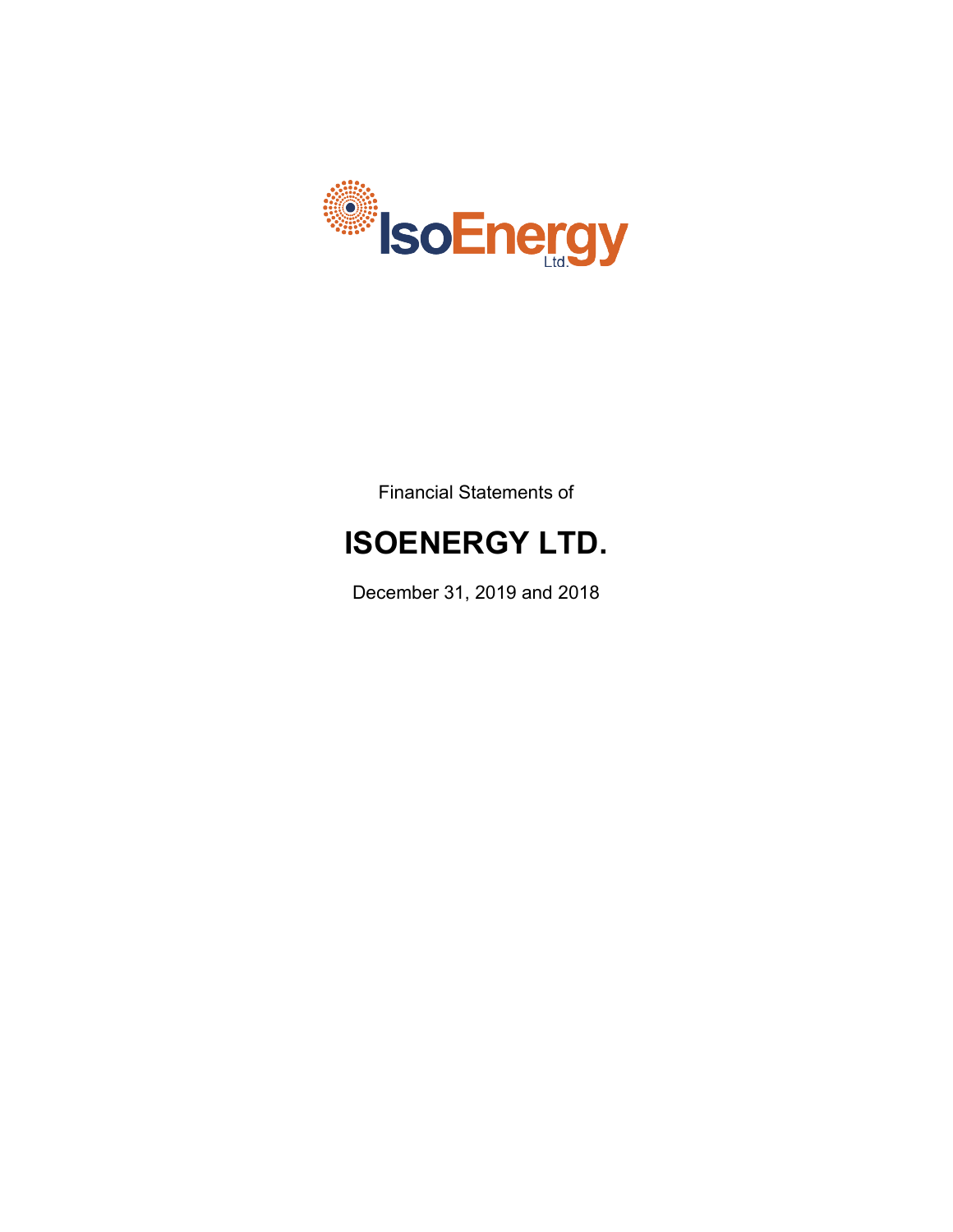

KPMG LLP Chartered Professional Accountants PO Box 10426 777 Dunsmuir Street Vancouver, BC V7Y 1K3 Tel (604) 691-3000 Fax (604) 691-3031 www.kpmg.ca

# **INDEPENDENT AUDITORS' REPORT**

To the Shareholders of IsoEnergy Ltd.

## *Opinion*

We have audited the financial statements of IsoEnergy Ltd. (the Entity), which comprise:

- the statements of financial position as at December 31, 2019 and 2018
- the statements loss and comprehensive loss for the years then ended
- the statements of changes in equity for the years then ended
- the statements of cash flows for the years then ended
- and notes to the financial statements, including a summary of significant accounting policies (Hereinafter referred to as the "financial statements").

In our opinion, the accompanying financial statements present fairly, in all material respects, the financial position of the Entity as at December 31, 2019 and 2018, and its financial performance and its cash flows for the years then ended in accordance with International Financial Reporting Standards (IFRS).

## *Basis for Opinion*

We conducted our audit in accordance with Canadian generally accepted auditing standards. Our responsibilities under those standards are further described in the "*Auditors' Responsibilities for the Audit of the Financial Statements*" section of our auditors' report.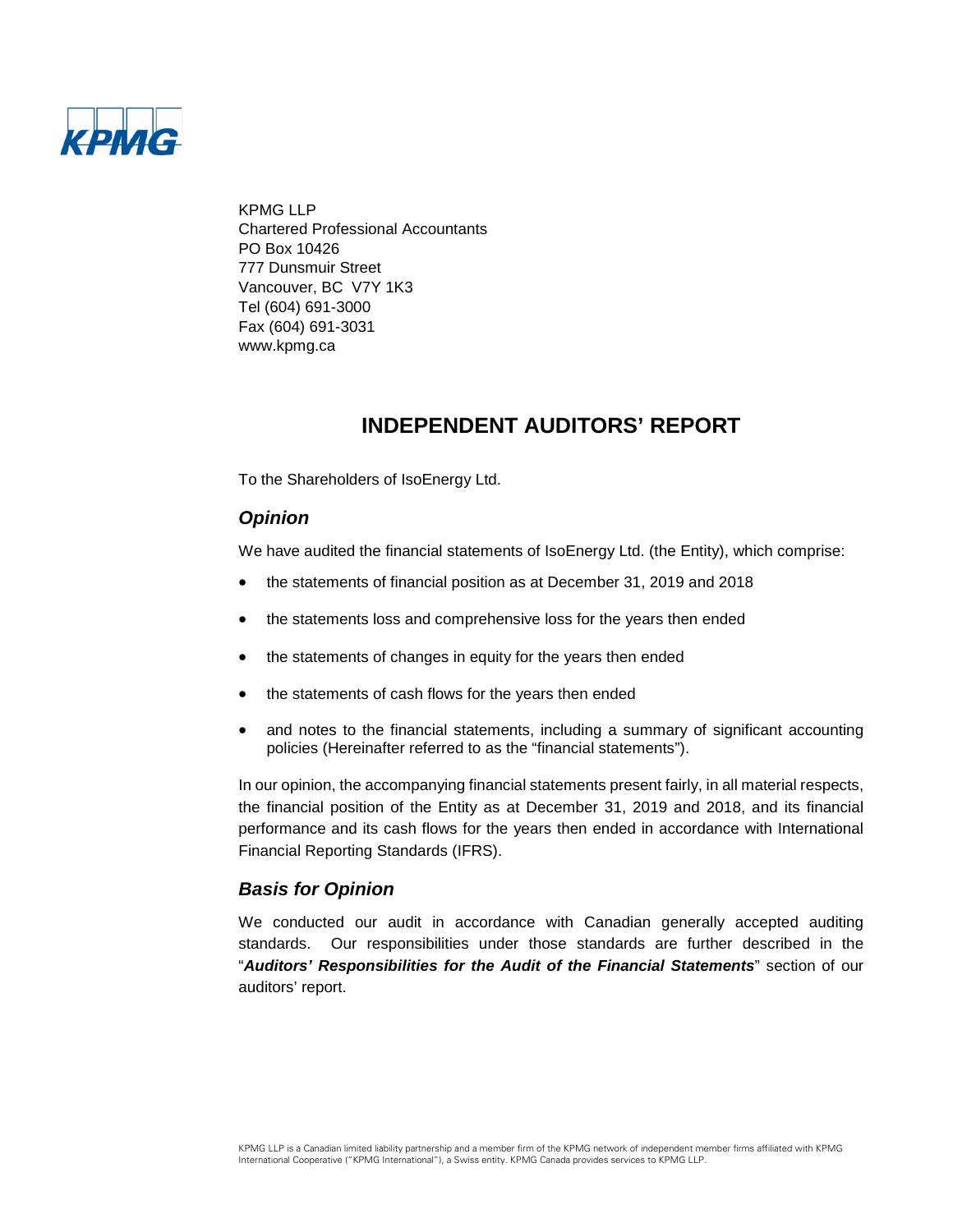

We are independent of the Entity in accordance with the ethical requirements that are relevant to our audit of the financial statements in Canada and we have fulfilled our other ethical responsibilities in accordance with these requirements.

We believe that the audit evidence we have obtained is sufficient and appropriate to provide a basis for our opinion.

## *Other Information*

Management is responsible for the other information. Other information comprises:

• the information included in Management's Discussion and Analysis filed with the relevant Canadian Securities Commissions.

Our opinion on the financial statements does not cover the other information and we do not and will not express any form of assurance conclusion thereon.

In connection with our audit of the financial statements, our responsibility is to read the other information identified above and, in doing so, consider whether the other information is materially inconsistent with the financial statements or our knowledge obtained in the audit and remain alert for indications that the other information appears to be materially misstated.

We obtained the information included in Management's Discussion and Analysis filed with the relevant Canadian Securities Commissions as at the date of this auditors' report. If, based on the work we have performed on this other information, we conclude that there is a material misstatement of this other information, we are required to report that fact in the auditors' report.

We have nothing to report in this regard.

## *Responsibilities of Management and Those Charged with Governance for the Financial Statements*

Management is responsible for the preparation and fair presentation of the financial statements in accordance with International Financial Reporting Standards (IFRS), and for such internal control as management determines is necessary to enable the preparation of financial statements that are free from material misstatement, whether due to fraud or error.

In preparing the financial statements, management is responsible for assessing the Entity's ability to continue as a going concern, disclosing as applicable, matters related to going concern and using the going concern basis of accounting unless management either intends to liquidate the Entity or to cease operations, or has no realistic alternative but to do so.

Those charged with governance are responsible for overseeing the Entity's financial reporting process.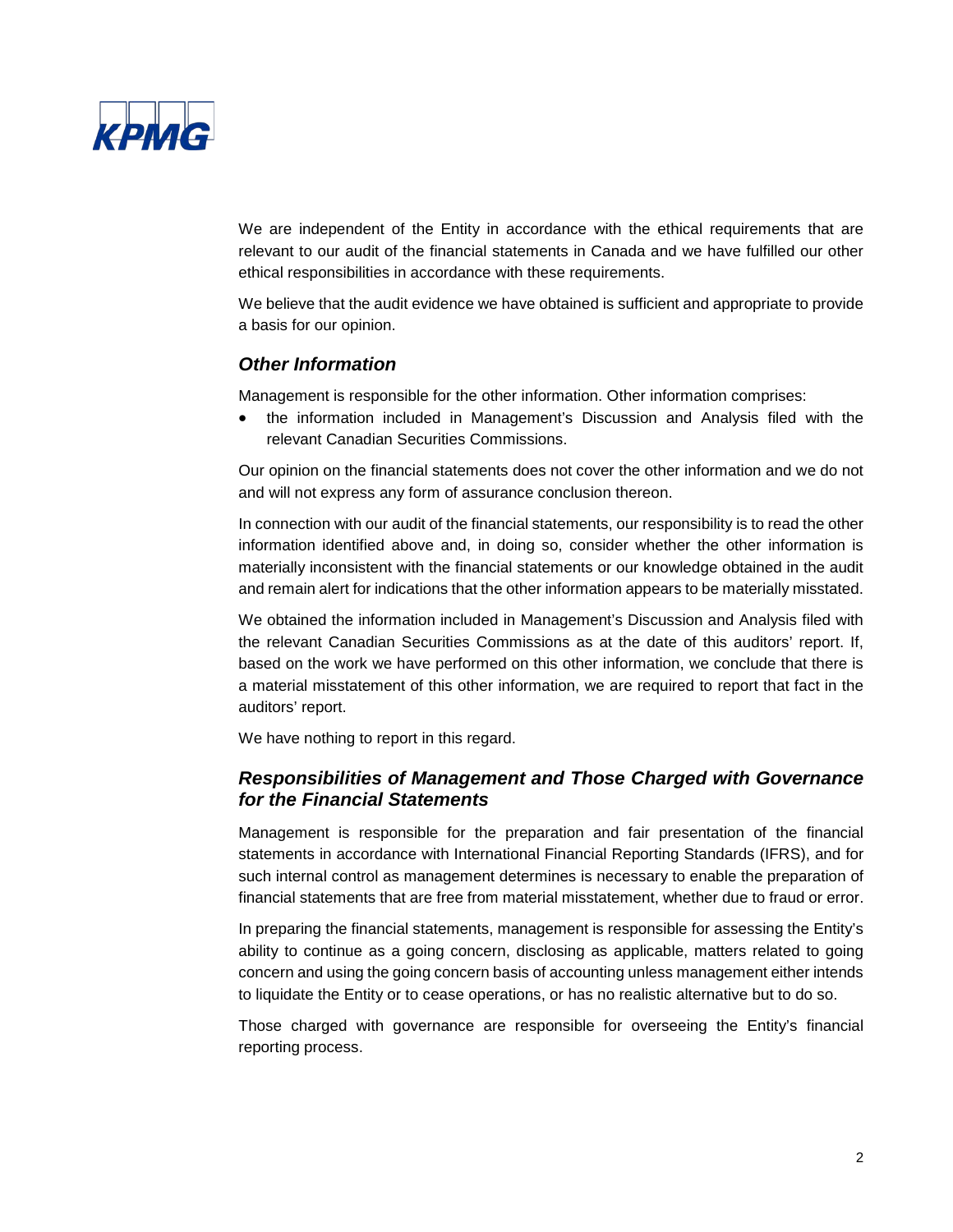

## *Auditors' Responsibilities for the Audit of the Financial Statements*

Our objectives are to obtain reasonable assurance about whether the financial statements as a whole are free from material misstatement, whether due to fraud or error, and to issue an auditors' report that includes our opinion.

Reasonable assurance is a high level of assurance, but is not a guarantee that an audit conducted in accordance with Canadian generally accepted auditing standards will always detect a material misstatement when it exists.

Misstatements can arise from fraud or error and are considered material if, individually or in the aggregate, they could reasonably be expected to influence the economic decisions of users taken on the basis of the financial statements.

As part of an audit in accordance with Canadian generally accepted auditing standards, we exercise professional judgment and maintain professional skepticism throughout the audit.

We also:

• Identify and assess the risks of material misstatement of the financial statements, whether due to fraud or error, design and perform audit procedures responsive to those risks, and obtain audit evidence that is sufficient and appropriate to provide a basis for our opinion.

The risk of not detecting a material misstatement resulting from fraud is higher than for one resulting from error, as fraud may involve collusion, forgery, intentional omissions, misrepresentations, or the override of internal control.

- Obtain an understanding of internal control relevant to the audit in order to design audit procedures that are appropriate in the circumstances, but not for the purpose of expressing an opinion on the effectiveness of the Entity's internal control.
- Evaluate the appropriateness of accounting policies used and the reasonableness of accounting estimates and related disclosures made by management.
- Conclude on the appropriateness of management's use of the going concern basis of accounting and, based on the audit evidence obtained, whether a material uncertainty exists related to events or conditions that may cast significant doubt on the Entity's ability to continue as a going concern. If we conclude that a material uncertainty exists, we are required to draw attention in our auditors' report to the related disclosures in the financial statements or, if such disclosures are inadequate, to modify our opinion. Our conclusions are based on the audit evidence obtained up to the date of our auditors' report. However, future events or conditions may cause the Entity to cease to continue as a going concern.
- Evaluate the overall presentation, structure and content of the financial statements, including the disclosures, and whether the financial statements represent the underlying transactions and events in a manner that achieves fair presentation.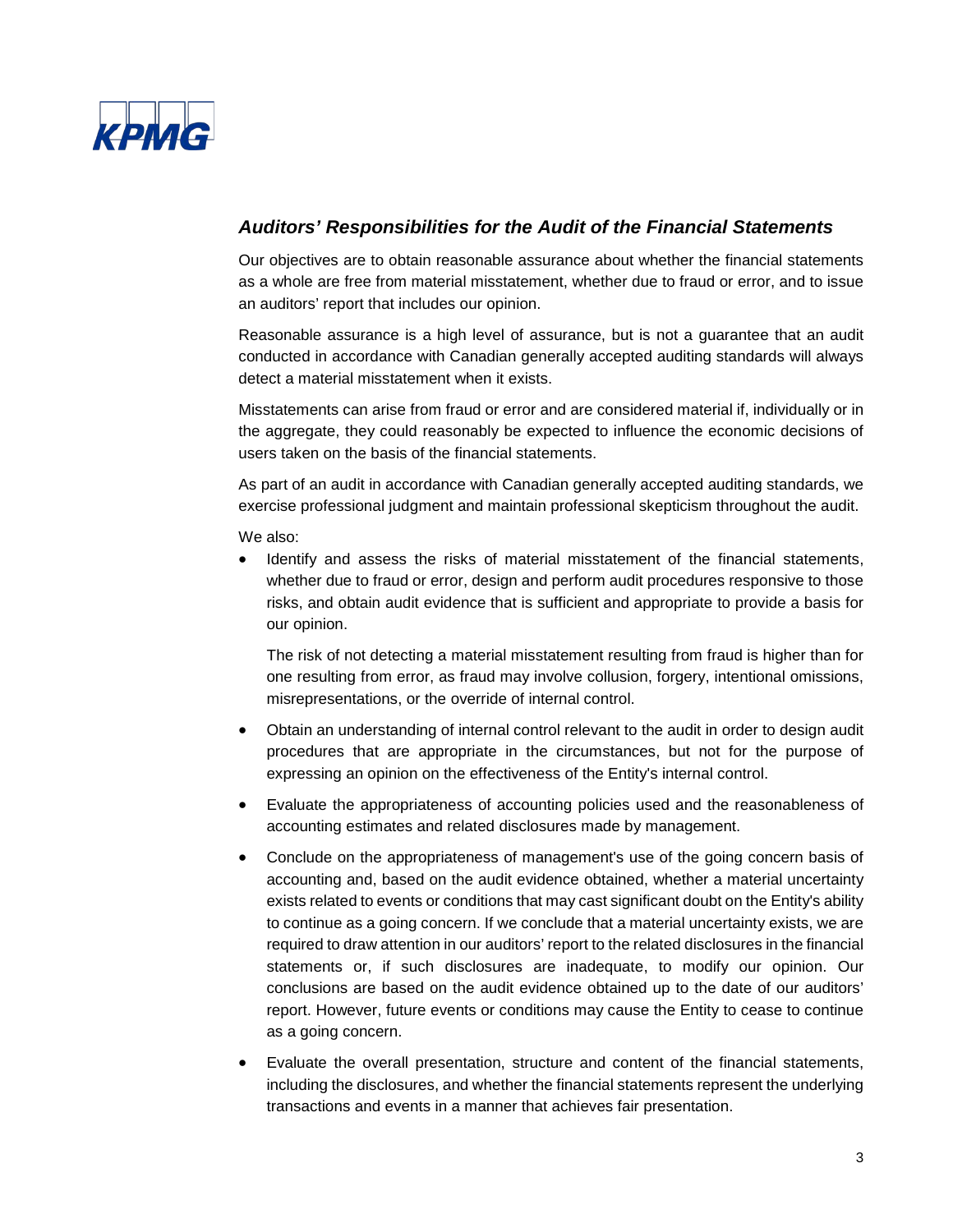

- Communicate with those charged with governance regarding, among other matters, the planned scope and timing of the audit and significant audit findings, including any significant deficiencies in internal control that we identify during our audit.
- Provide those charged with governance with a statement that we have complied with relevant ethical requirements regarding independence, and communicate with them all relationships and other matters that may reasonably be thought to bear on our independence, and where applicable, related safeguards.

KPMG LLP

The engagement partner on the audit resulting in this auditors' report is D. Philippa Wilshaw. Vancouver, Canada February 28, 2020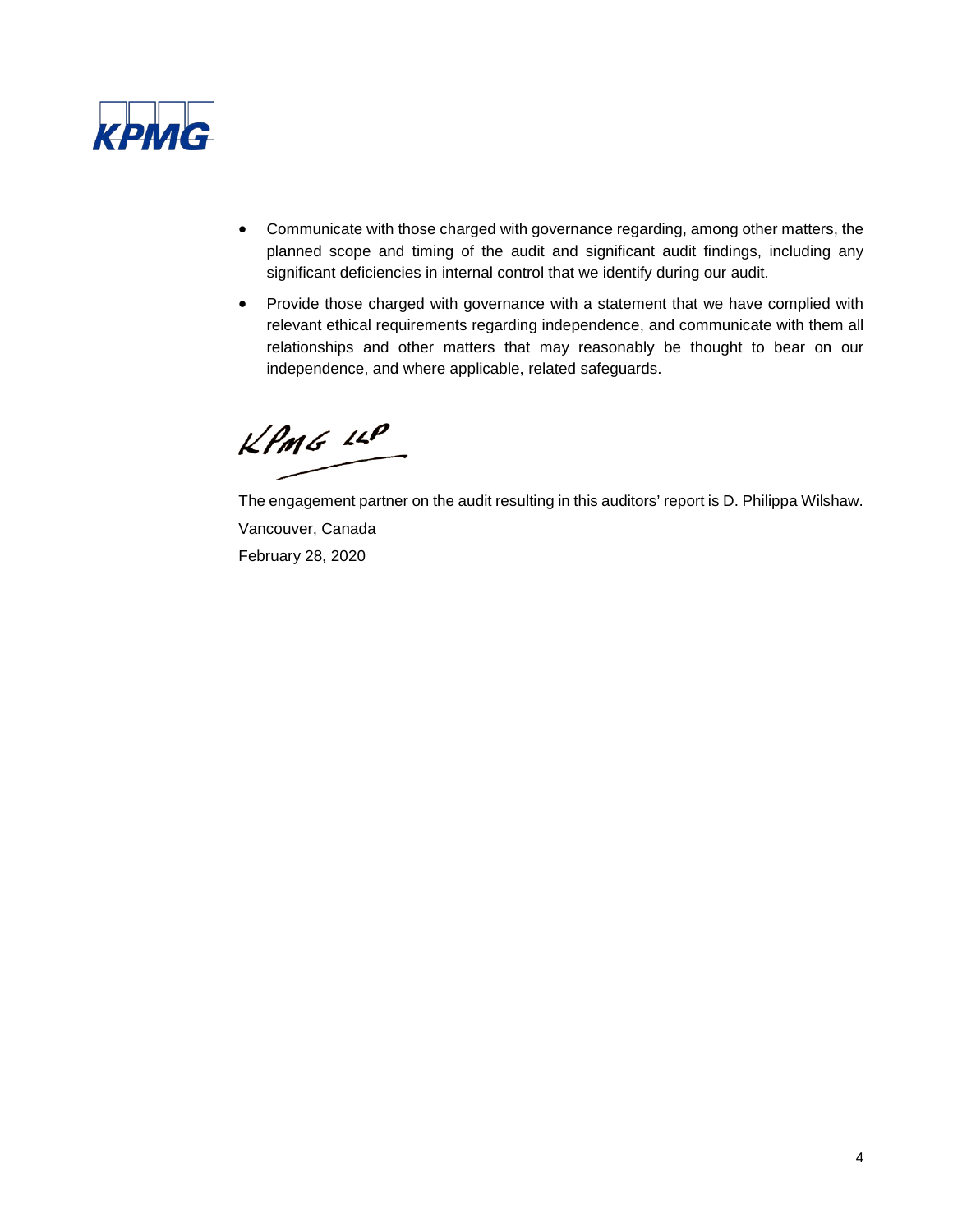#### **ISOENERGY LTD. STATEMENTS OF FINANCIAL POSITION** (Expressed in Canadian Dollars)

As at December 31

|                                          | <b>Note</b> | 2019             | 2018             |
|------------------------------------------|-------------|------------------|------------------|
| <b>ASSETS</b>                            |             |                  |                  |
| <b>Current</b>                           |             |                  |                  |
| Cash                                     |             | \$<br>6,587,075  | \$<br>6,405,256  |
| Accounts receivable                      |             | 24,539           | 65,492           |
| Prepaid expenses                         |             | 184,245          | 89,317           |
|                                          |             | 6,795,859        | 6,560,065        |
| <b>Non-Current</b>                       |             |                  |                  |
| Deposit                                  |             | 9,274            | 9,274            |
| Equipment                                | 5           | 232,132          | 28,198           |
| Exploration and evaluation assets        | 6           | 47,966,888       | 43,473,242       |
| <b>TOTAL ASSETS</b>                      |             | \$<br>55,004,153 | \$<br>50,070,779 |
|                                          |             |                  |                  |
| <b>LIABILITIES</b>                       |             |                  |                  |
| <b>Current</b>                           |             |                  |                  |
| Accounts payable and accrued liabilities |             | \$<br>355,335    | \$<br>266,364    |
| Current portion of lease liability       | 7           | 66,745           |                  |
| Flow-through share premium liability     | 8           | 227,522          | 550,392          |
|                                          |             | 649,602          | 816,756          |
| <b>Non-Current</b>                       |             |                  |                  |
| Long-term lease liability                | 7           | 142,486          |                  |
| Deferred income tax liability            | 9           | 725,066          | 199,366          |
| <b>TOTAL LIABILITIES</b>                 |             | 1,517,154        | 1,016,122        |
|                                          |             |                  |                  |
| <b>EQUITY</b>                            |             |                  |                  |
| Share capital                            | 10          | 58,740,682       | 52,533,694       |
| Share option reserve                     | 10          | 3,412,971        | 3,075,648        |
| Warrant reserve                          | 10          | 356,233          | 305,937          |
| Deficit                                  |             | (9,022,887)      | (6,860,622)      |
| <b>TOTAL EQUITY</b>                      |             | 53,486,999       | 49,054,657       |
| <b>TOTAL LIABILITIES AND EQUITY</b>      |             | \$<br>55,004,153 | \$<br>50,070,779 |

**Nature of operations (Note 2) Commitments (Notes 7 and 8)**

The accompanying notes are an integral part of the financial statements These financial statements were authorized for issue by the Board of Directors on February 28, 2020

**"***Craig Parry***" "***Trevor Thiele***"**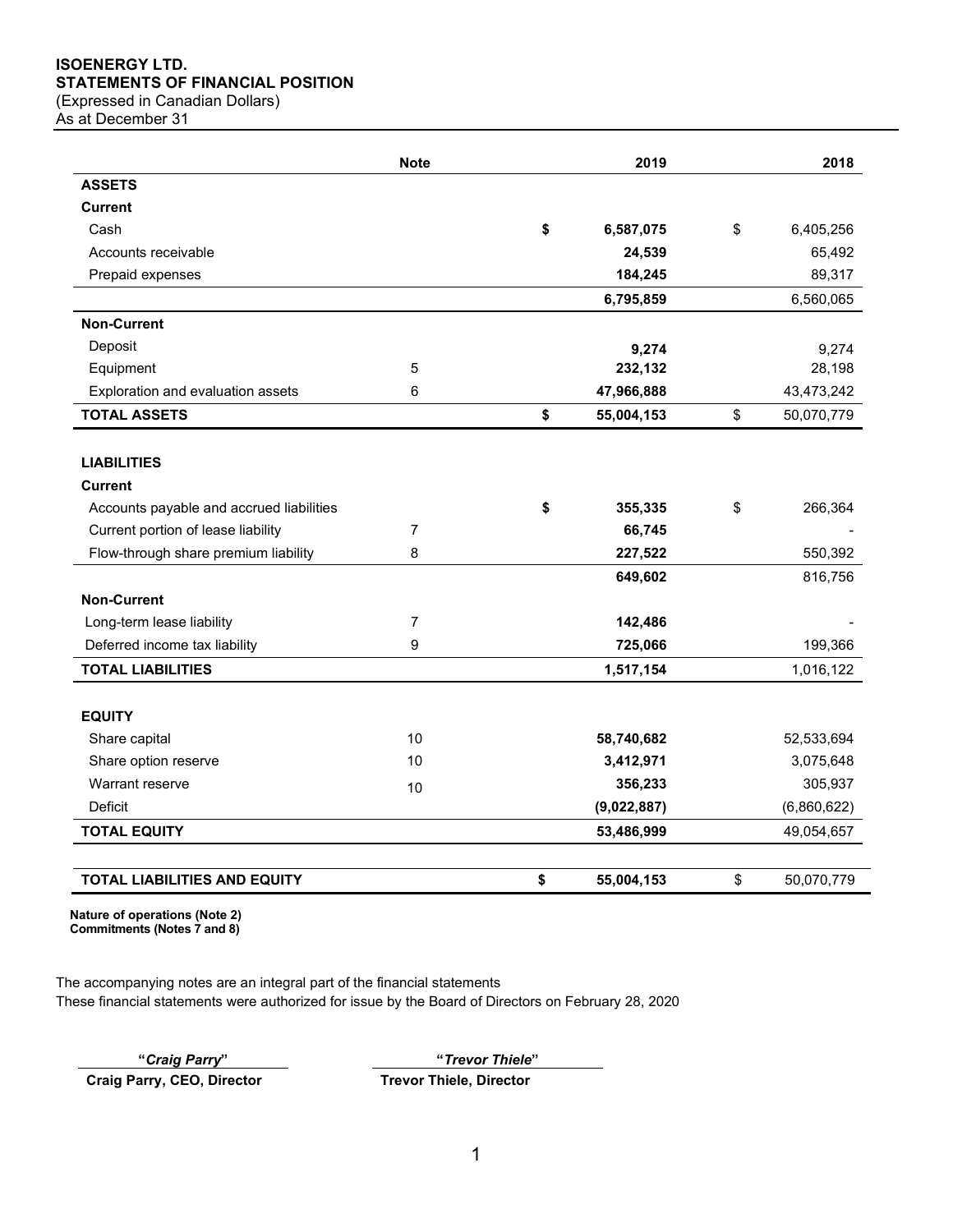#### **ISOENERGY LTD. STATEMENTS OF LOSS AND COMPREHENSIVE LOSS**

(Expressed in Canadian Dollars)

For the years ended December 31

|                                                                             | <b>Note</b> | 2019                | 2018              |
|-----------------------------------------------------------------------------|-------------|---------------------|-------------------|
| <b>General and administrative costs</b>                                     |             |                     |                   |
| Share-based compensation                                                    | 10, 11      | \$<br>238.849       | \$<br>418.347     |
| Administrative salaries, contract and director fees                         | 11          | 698,646             | 732,123           |
| Investor relations                                                          |             | 568,553             | 445,402           |
| Office and administrative                                                   |             | 142,080             | 143,542           |
| Professional and consultant fees                                            |             | 180,084             | 163,154           |
| Travel                                                                      |             | 188,734             | 151,447           |
| Public company costs                                                        |             | 80,183              | 107,312           |
| Depreciation expense                                                        |             | 60,692              | 6,765             |
| Total general and administrative costs                                      |             | (2, 157, 821)       | (2, 168, 092)     |
| Interest income                                                             |             | 56,512              | 26,513            |
| Interest on lease liability                                                 |             | (11, 862)           |                   |
| Rental income                                                               |             | 30,305              |                   |
| Impairment of exploration and evaluation asset                              | 6           | (14, 354)           |                   |
| Loss from operations                                                        |             | (2,097,220)         | (2, 141, 579)     |
| Deferred income tax recovery (expense)                                      | 9           | (65, 045)           | 309,298           |
| Loss and comprehensive loss                                                 |             | \$<br>(2, 162, 265) | \$<br>(1,832,281) |
| Loss per common share - basic and diluted                                   |             | \$<br>(0.03)        | \$<br>(0.03)      |
| Weighted average number of common shares<br>outstanding - basic and diluted |             | 69,540,209          | 53,017,262        |

The accompanying notes are an integral part of the financial statements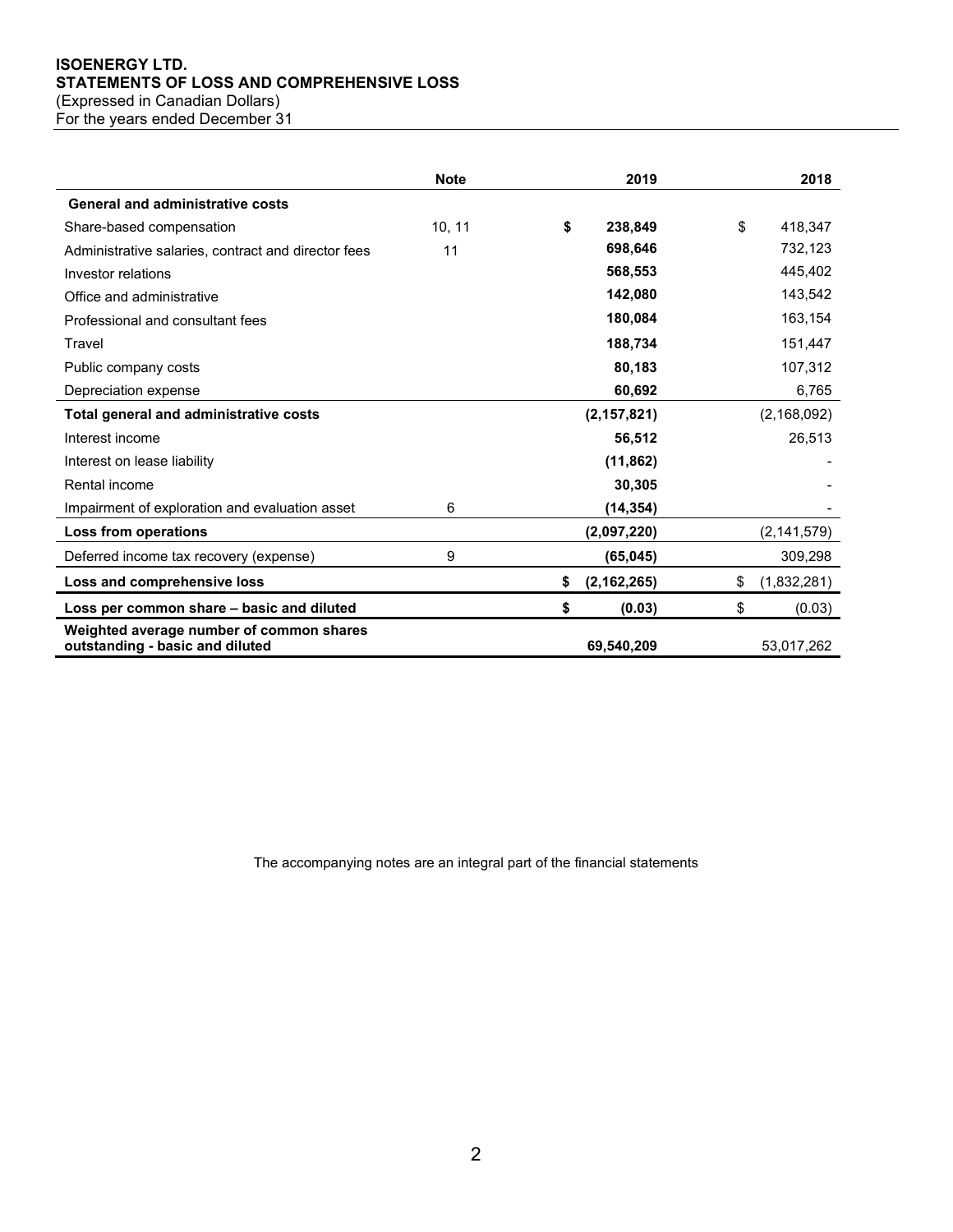# **ISOENERGY LTD. STATEMENTS OF CHANGES IN EQUITY**

| (Expressed in Canadian Dollars) |  |  |
|---------------------------------|--|--|
|---------------------------------|--|--|

|                                                   | <b>Note</b> | Number of<br>Common<br><b>Shares</b> | <b>Share</b><br>Capital | Option<br>reserve | <b>Warrant</b><br>reserve |                          |               |               |  |  |  |  | <b>Deficit</b> | <b>Total</b> |
|---------------------------------------------------|-------------|--------------------------------------|-------------------------|-------------------|---------------------------|--------------------------|---------------|---------------|--|--|--|--|----------------|--------------|
| Balance as at January 1, 2018                     |             | 46,060,548                           | \$44,594,869            | \$2,421,449       | \$                        |                          | \$(5,028,341) | \$41,987,977  |  |  |  |  |                |              |
| Shares issued for cash                            | 10          | 17,973,320                           | 7,518,743               |                   |                           | 192,021                  |               | 7,710,764     |  |  |  |  |                |              |
| Premium on flow-through<br>shares                 | 8,10        |                                      | (784, 892)              |                   |                           |                          |               | (784, 892)    |  |  |  |  |                |              |
| Share issue cost<br>Shares issued for exploration | 10          |                                      | (427, 076)              |                   |                           | 113,916                  |               | (313, 160)    |  |  |  |  |                |              |
| and evaluation assets                             | 10          | 4,330,000                            | 1,632,050               |                   |                           |                          |               | 1,632,050     |  |  |  |  |                |              |
| Share-based payments                              | 10          |                                      |                         | 654,199           |                           |                          |               | 654,199       |  |  |  |  |                |              |
| Loss for the period                               |             |                                      |                         |                   |                           | $\overline{\phantom{0}}$ | (1,832,281)   | (1,832,281)   |  |  |  |  |                |              |
| <b>Balance as at December 31,</b><br>2018         |             | 68,363,868                           | \$52,533,694            | \$3,075,648       | \$                        | 305,937                  | \$(6,860,622) | \$49,054,657  |  |  |  |  |                |              |
|                                                   |             |                                      |                         |                   |                           |                          |               |               |  |  |  |  |                |              |
| Balance as at January 1, 2019                     |             | 68,363,868                           | \$52,533,694            | \$3,075,648       | \$                        | 305,937                  | \$(6,860,622) | \$49,054,657  |  |  |  |  |                |              |
| Shares issued for cash                            | 10          | 15,834,858                           | 6,722,843               |                   |                           |                          |               | 6,722,843     |  |  |  |  |                |              |
| Premium on flow-through<br>shares                 | 8,10        |                                      | (233, 340)              |                   |                           |                          |               | (233, 340)    |  |  |  |  |                |              |
| Share issue cost                                  | 10          |                                      | (322, 802)              |                   |                           | 64,449                   |               | (258, 353)    |  |  |  |  |                |              |
| Shares issued on the exercise<br>of warrants      | 10          | 68,774                               | 40,287                  |                   |                           | (14, 153)                |               | 26,134        |  |  |  |  |                |              |
| Share-based payments                              | 10          |                                      |                         | 337,323           |                           |                          |               | 337,323       |  |  |  |  |                |              |
| Loss for the period                               |             |                                      |                         |                   |                           |                          | (2, 162, 265) | (2, 162, 265) |  |  |  |  |                |              |
| <b>Balance as at December 31,</b><br>2019         |             | 84,267,500                           | \$58,740,682            | \$3,412,971       | \$                        | 356,233                  | \$(9,022,887) | \$53,486,999  |  |  |  |  |                |              |

The accompanying notes are an integral part of the financial statements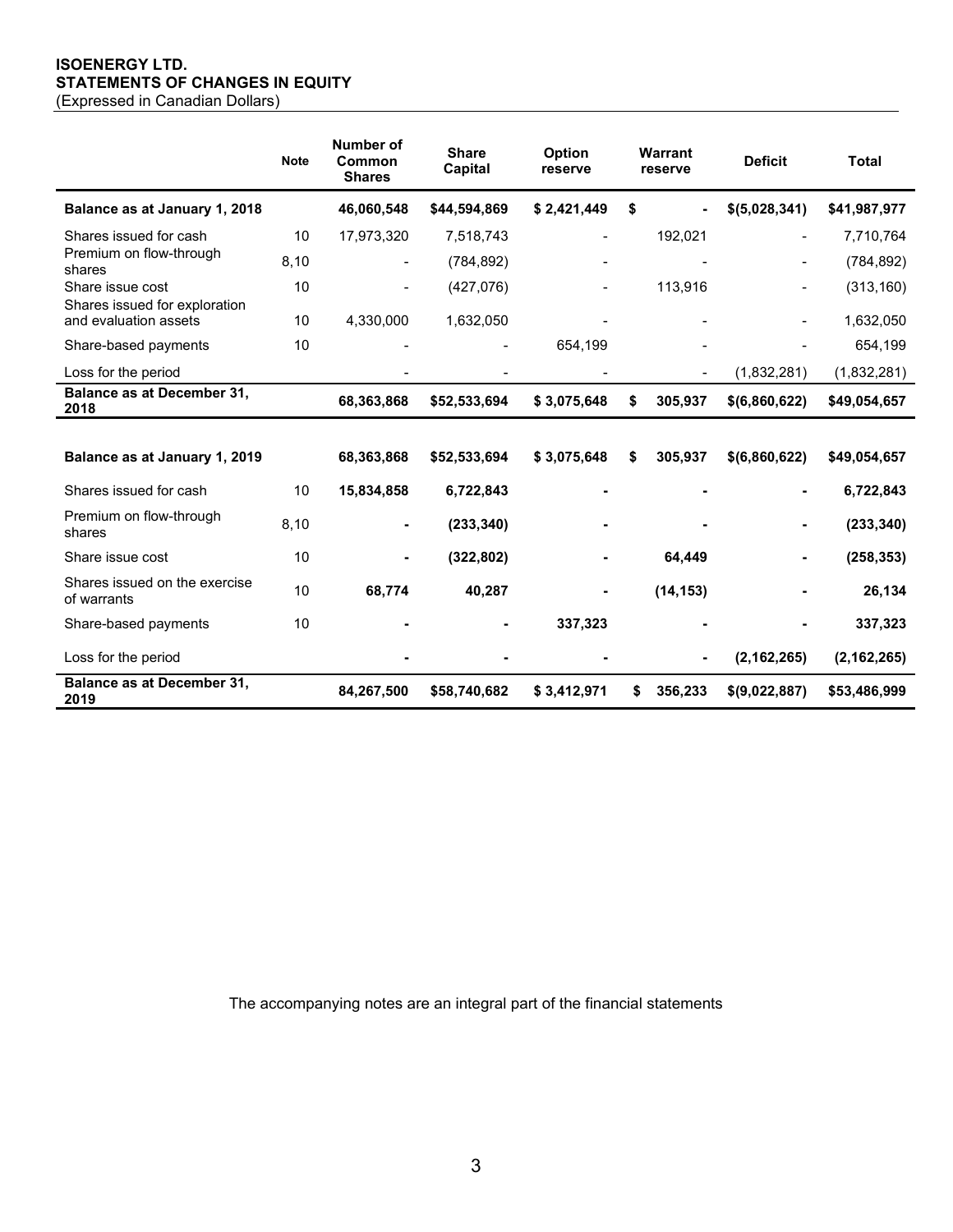|                                                                                                                                                                         | 2019                                          | 2018                            |
|-------------------------------------------------------------------------------------------------------------------------------------------------------------------------|-----------------------------------------------|---------------------------------|
| Cash flows from (used in) operating activities                                                                                                                          |                                               |                                 |
| Loss for the period                                                                                                                                                     | \$<br>(2, 162, 265)                           | \$<br>(1,832,281)               |
| Items not involving cash:                                                                                                                                               |                                               |                                 |
| Share-based compensation                                                                                                                                                | 238,849                                       | 418,347                         |
| Deferred income tax (recovery) expense                                                                                                                                  | 65,045                                        | (309, 298)                      |
| Depreciation expense<br>Impairment of exploration and evaluation assets                                                                                                 | 60,692<br>14,354                              | 6,765                           |
| Interest on lease liability                                                                                                                                             | 11,862                                        |                                 |
| Changes in non-cash working capital                                                                                                                                     |                                               |                                 |
| Account receivable                                                                                                                                                      | 40,953                                        |                                 |
| Prepaid expenses                                                                                                                                                        | (94, 928)                                     | (43, 582)<br>(43, 868)          |
| Deposits                                                                                                                                                                |                                               | (3,822)                         |
| Accounts payable and accrued liabilities                                                                                                                                | (89, 356)                                     | 128,554                         |
|                                                                                                                                                                         | \$<br>(1,914,794)                             | \$<br>(1,679,185)               |
| Cash flows used in investing activities<br>Additions to exploration and evaluation assets<br>Acquisition of exploration and evaluation assets<br>Additions to equipment | \$<br>(4, 207, 899)<br>(14, 077)<br>(14, 336) | \$<br>(253, 847)<br>(2,268,071) |
|                                                                                                                                                                         | \$<br>(4, 236, 312)                           | \$<br>(2,521,918)               |
| Cash flows from (used in) financing activities                                                                                                                          |                                               |                                 |
| Shares issued                                                                                                                                                           | \$<br>6,722,843                               | \$<br>7,710,764                 |
| Share issuance costs                                                                                                                                                    | (353,909)                                     | (428, 987)                      |
| Shares issued for warrant exercise                                                                                                                                      | 26,134                                        |                                 |
| Lease liability payments:                                                                                                                                               |                                               |                                 |
| Principal                                                                                                                                                               | (50, 281)                                     |                                 |
| Interest                                                                                                                                                                | (11, 862)                                     |                                 |
|                                                                                                                                                                         | \$<br>6,332,925                               | \$<br>7,281,777                 |
|                                                                                                                                                                         |                                               |                                 |
| Change in cash                                                                                                                                                          | \$<br>181,819                                 | \$<br>3,080,674                 |
| Cash, beginning of period                                                                                                                                               | 6,405,256                                     | 3,324,582                       |

The accompanying notes are an integral part of the financial statements

**Cash, end of period \$ 6,587,075** \$ 6,405,256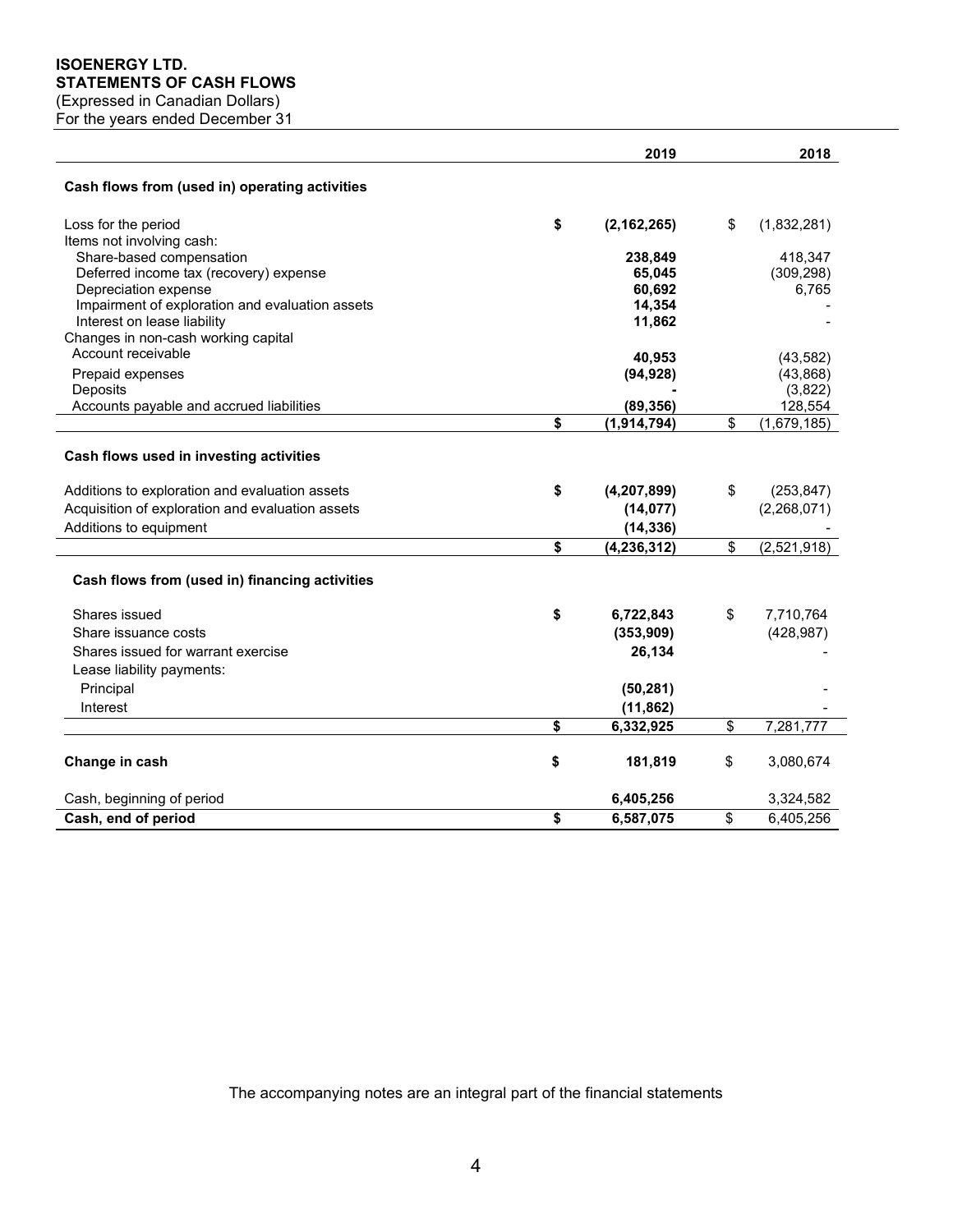#### **1. REPORTING ENTITY**

IsoEnergy Ltd. ("**IsoEnergy**", or the "**Company**") is an exploration stage entity engaged in the acquisition, exploration and evaluation of uranium properties in Canada. The Company's registered and records office is located on the 10<sup>th</sup> Floor, 595 Howe Street, Vancouver, BC, V6C 2TS. The Company's common shares are listed on the TSX Venture Exchange (the "**TSXV**").

As of December 31, 2019, the Company did not have any subsidiaries and NexGen Energy Ltd ("**NexGen**") holds 52.03% of IsoEnergy's outstanding common shares.

#### **2. NATURE OF OPERATIONS**

As an exploration stage company, the Company does not have revenues and historically has recurring operating losses. As at December 31, 2019, the Company had accumulated losses of \$9,022,887 and working capital of \$6,373,779 (working capital is defined as current assets less accounts payable and accrued liabilities and the current portion lease liability). The Company depends on external financing for its operational expenses.

The business of exploring for and mining of minerals involves a high degree of risk. As an exploration company, IsoEnergy is subject to risks and challenges similar to companies at a comparable stage. These risks include, but are not limited to, negative operating cash flow and dependence on third party financing; the uncertainty of additional financing; the limited operating history of IsoEnergy; the lack of known mineral resources or reserves; the influence of a large shareholder; alternate sources of energy and uranium prices; aboriginal title and consultation issues; risks related to exploration activities generally; reliance upon key management and other personnel; title to properties; uninsurable risks; conflicts of interest; permits and licenses; environmental and other regulatory requirements; political regulatory risks; competition; and the volatility of share prices.

These financial statements have been prepared using IFRS applicable to a going concern, which assumes that the Company will be able to realize its assets and discharge its liabilities in the normal course of business for the foreseeable future. The ability of the Company to continue as a going concern is dependent on its ability to obtain financing and achieve future profitable operations.

The underlying value of IsoEnergy's exploration and evaluation assets is dependent upon the existence and economic recovery of mineral resources or reserves and is subject to, but not limited to, the risks and challenges identified above. Changes in future business conditions or the failure to raise additional funds could require the Company to reduce its planned activities or require material write-downs of the carrying value of IsoEnergy's exploration and evaluation assets.

#### **3. BASIS OF PRESENTATION**

#### **Statement of Compliance**

These financial statements as at and for the years ended December 31, 2019 and 2018 have been prepared in accordance with International Financial Reporting Standards ("IFRS") as issued by the International Accounting Standard Board ("IASB") and interpretations of the International Financial Reporting Interpretations Committee.

#### **Basis of Presentation**

These financial statements have been prepared on a historical cost basis, except for certain financial instruments which have been measured at fair value. In addition, these financial statements have been prepared using the accrual basis of accounting except for cash flow information. All monetary references expressed in these financial statements are references to Canadian dollar amounts ("\$"). These financial statements are presented in Canadian dollars, which is the functional currency of the Company.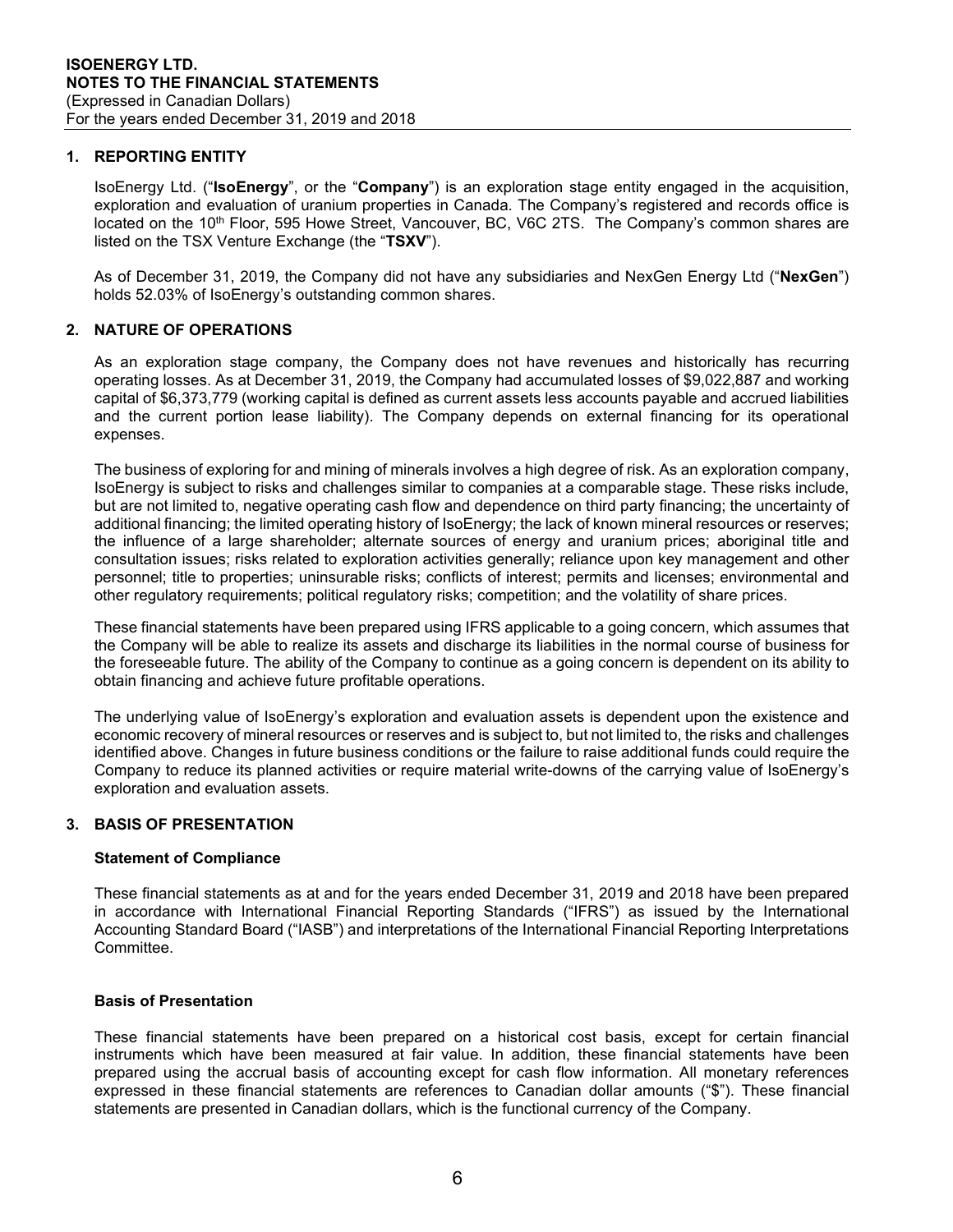#### **3. BASIS OF PRESENTATION (continued)**

#### **Critical accounting judgments, estimates and assumptions**

The preparation of the consolidated financial statements requires management to make judgments, estimates and assumptions that affect the reported amounts of assets, liabilities, and contingent liabilities at the date of the financial statements and the reported amounts of revenues and expenses during the reporting period. Estimates and assumptions are continuously evaluated and are based on management's experience and other factors, including expectations of future events that are believed to be reasonable in the circumstances. Uncertainty about these judgments, estimates and assumptions could result in outcomes that require a material adjustment to the carrying amount of the asset or liability affected in future periods.

Information about significant areas of estimation uncertainty considered by management in preparing the financial statements is as follows:

i. Impairment

At the end of each financial reporting period, the carrying amounts of the Company's non-financial assets are reviewed to determine whether there is any indication that an impairment loss or reversal of previous impairment should be recorded. Where such an indication exists, the recoverable amount of the asset is estimated to determine the extent of the impairment, if any. With respect to exploration and evaluation assets, the Company is required to make estimates and judgments about future events and circumstances and whether the carrying amount of intangible exploration assets exceeds its recoverable amount. Recoverability depends on various factors, including the discovery of economically recoverable reserves, the ability of the Company to obtain the necessary financing to complete the development and upon future profitable production or proceeds from the disposition of the exploration and evaluation assets themselves. Additionally, there are numerous geological, economic, environmental and regulatory factors and uncertainties that could impact management's assessment as to the overall viability of its properties or its ability to generate future cash flows necessary to cover or exceed the carrying value of the Company's exploration and evaluation assets.

#### ii. Share-based payments

The Company uses the Black-Scholes option pricing model to determine the fair value of options to calculate share-based payment expenses. The Black-Scholes model involves six key inputs to determine the fair value of an option: risk-free interest rate, exercise price, market price at date of issue, expected dividend yield, expected life, and expected volatility. Certain of the inputs are estimates that involve considerable judgment and are, or could be, affected by significant factors that are out of the Company's control. The Company is also required to estimate the future forfeiture rate of options based on historical information in its calculation of share-based payment expenses. Refer to Note 10 for further details.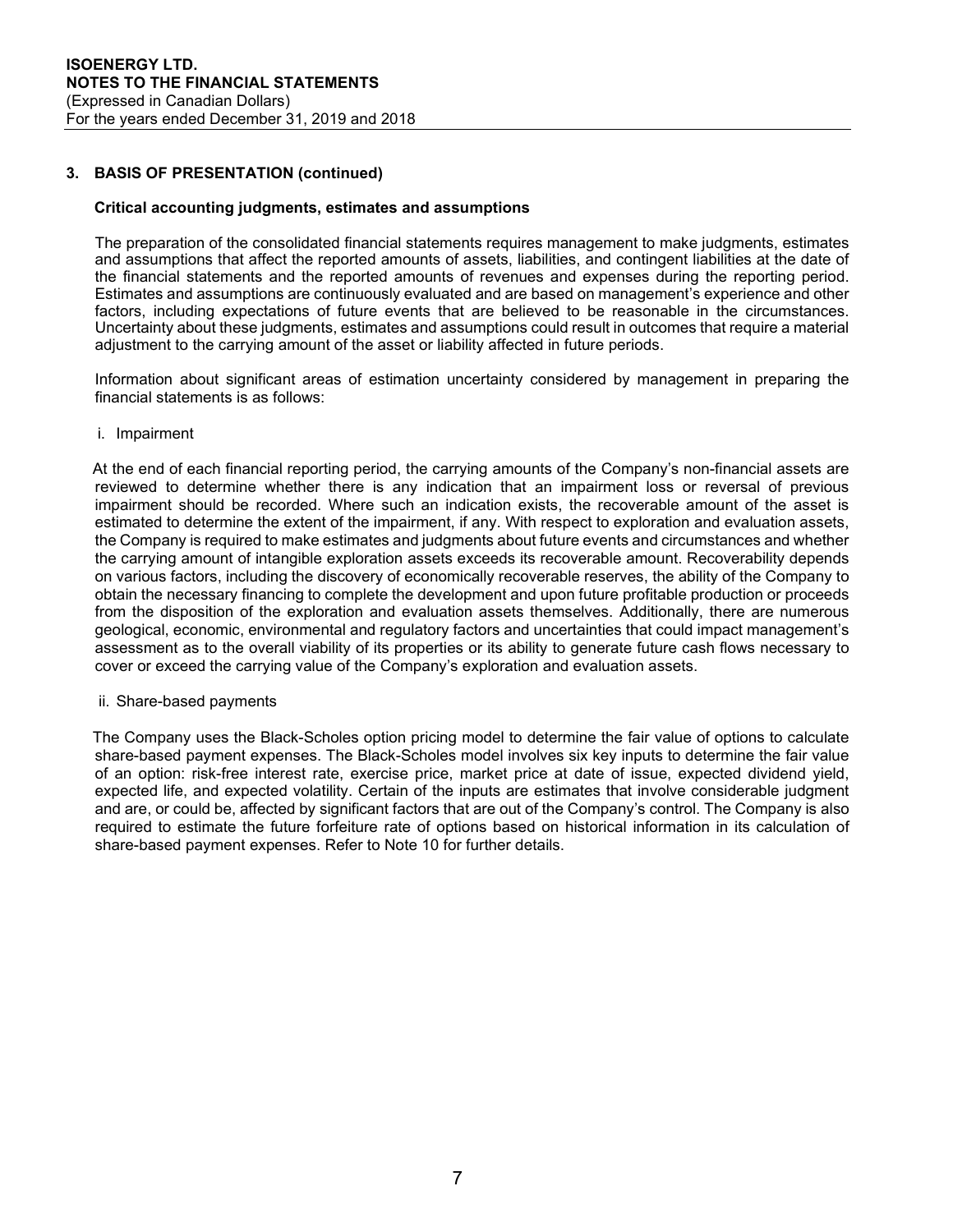#### **3. BASIS OF PRESENTATION (continued)**

In situations where equity instruments are issued to settle amounts due or for goods or services received by the entity the transaction is measured at the fair value of the goods or services received unless that fair value cannot be estimated reliably, in which case the good or services received and corresponding increase in equity are measured at the fair value of the equity instrument issued. The significant share-based payment transactions are listed in note 10, and include property acquisitions.

Information about significant areas of judgment exercised by management in preparing these financial statements are as follows:

#### i. Going concern

These financial statements have been prepared using IFRS applicable to a going concern, which assumes that the Company will be able to realize its assets and discharge its liabilities in the normal course of business for the foreseeable future. The ability of the Company to continue as a going concern is dependent on its ability to obtain financing and achieve future profitable operations.

#### ii. Exploration and evaluation expenditures

The application of the Company's accounting policy for exploration and evaluation expenditures requires judgment to determine if indicators of impairment exists and whether future economic benefits are likely from either future exploitation or sale, or whether activities have not reached a stage which permits a reasonable assessment of the existence of mineral reserves or resources. The determination of mineral reserves and resources is itself an estimation process that requires varying degrees of uncertainty depending on how the resources are classified.

#### **4. SIGNIFICANT ACCOUNTING POLICIES**

The accounting policies followed by the Company as set out below have been consistently followed in the preparation of these financial statements except for the adoption of IFRS 16 Leases effective January 1, 2019 as described below.

#### **(a) Functional and Presentation Currency**

These consolidated financial statements are presented in Canadian dollars, which is the functional currency of the Company.

#### *Translation of foreign currency transactions and balances*

Foreign currency transactions are translated into the Company's functional currency using the exchange rate prevailing at the date of the transaction or the date of valuation (when items are re-measured). Monetary assets and liabilities denominated in foreign currencies are translated into the functional currency at the spot rate of exchange in effect as at the reporting date. Non-monetary items that are measured in terms of historical cost in a foreign currency are translated into the reporting currency using the exchange rate as at the date of the initial transaction.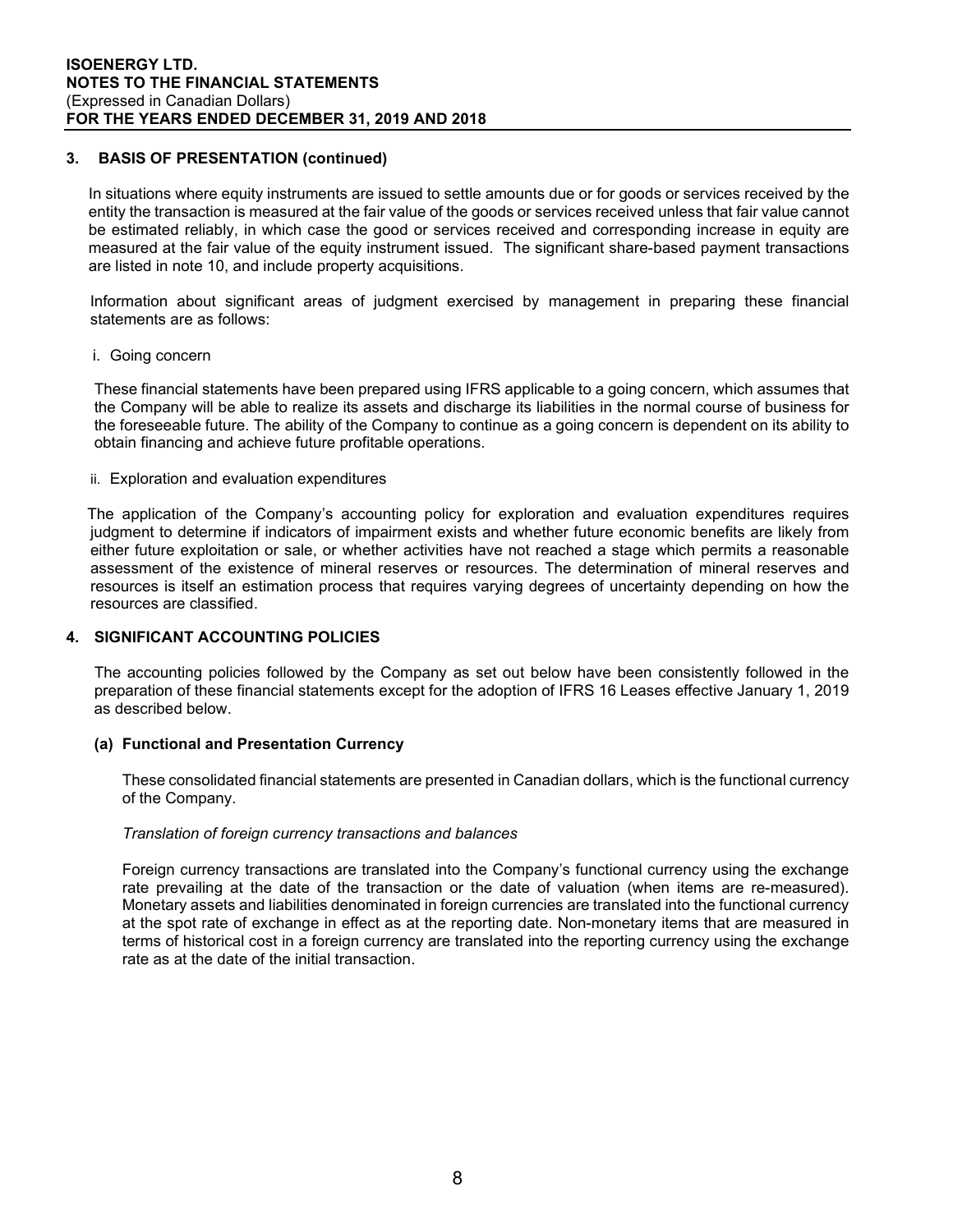#### **(b) Cash**

Cash includes deposits held with banks and which are available on demand or have an initial term of 90 days or less.

#### **(c) Exploration and Evaluation Assets**

Once the legal right to explore a property has been obtained, exploration and evaluation costs are capitalized as exploration and evaluation assets on an area of interest basis, pending determination of the technical feasibility and commercial viability of the property. Capitalized costs include costs directly related to exploration and evaluation activities in the area of interest. General and administrative costs are only allocated to the asset to the extent that those costs can be directly related to operational activities in the relevant area of interest. When a claim is relinquished, or a project is abandoned, the related deferred costs are recognized in profit or loss immediately. Proceeds received from the sale of any interest in a property will be credited against the carrying value of the property, with any excess included in the loss for the year.

Although the Company has taken steps to verify its title to exploration and evaluation assets in which it has an interest, in accordance with industry standards for similarly advanced exploration properties, these procedures do not guarantee the Company's title. A property may be subject to unregistered prior agreements or inadvertent non-compliance with regulatory requirements.

At each reporting date, management reviews properties for events and circumstances which may indicate possible impairment.

Once the technical feasibility and commercial viability of the extraction of mineral resources in an area of interest is demonstrable, exploration and evaluation assets attributable to that area of interest are first tested for impairment and then reclassified to mining assets and development assets within property, plant and equipment.

#### **(d) Equipment**

#### *(i) Recognition and measurement*

Items of equipment are stated at cost less accumulated depreciation and impairment losses. Cost includes expenditures that are directly attributable to the acquisition of the asset.

#### *(ii) Subsequent costs*

The cost of replacing part of an item of equipment is recognized when that cost is incurred, if it is probable that the future economic benefits of the item will flow to the Company and the cost of the item can be measured reliably.

#### *(iii) Depreciation*

The carrying amount of equipment (including initial and subsequent capital expenditures) is amortized to the estimated residual value over the estimated useful life of the specific assets. Depreciation is calculated over the estimated useful life of each significant component of equipment as follows:

| - Computing equipment | 55% declining balance basis |
|-----------------------|-----------------------------|
| - Software            | 55% declining balance basis |
| - Field equipment     | 20% declining balance basis |
| - Office equipment    | 5 years straight-line       |
| - Right-of-use asset  | 5 years straight-line       |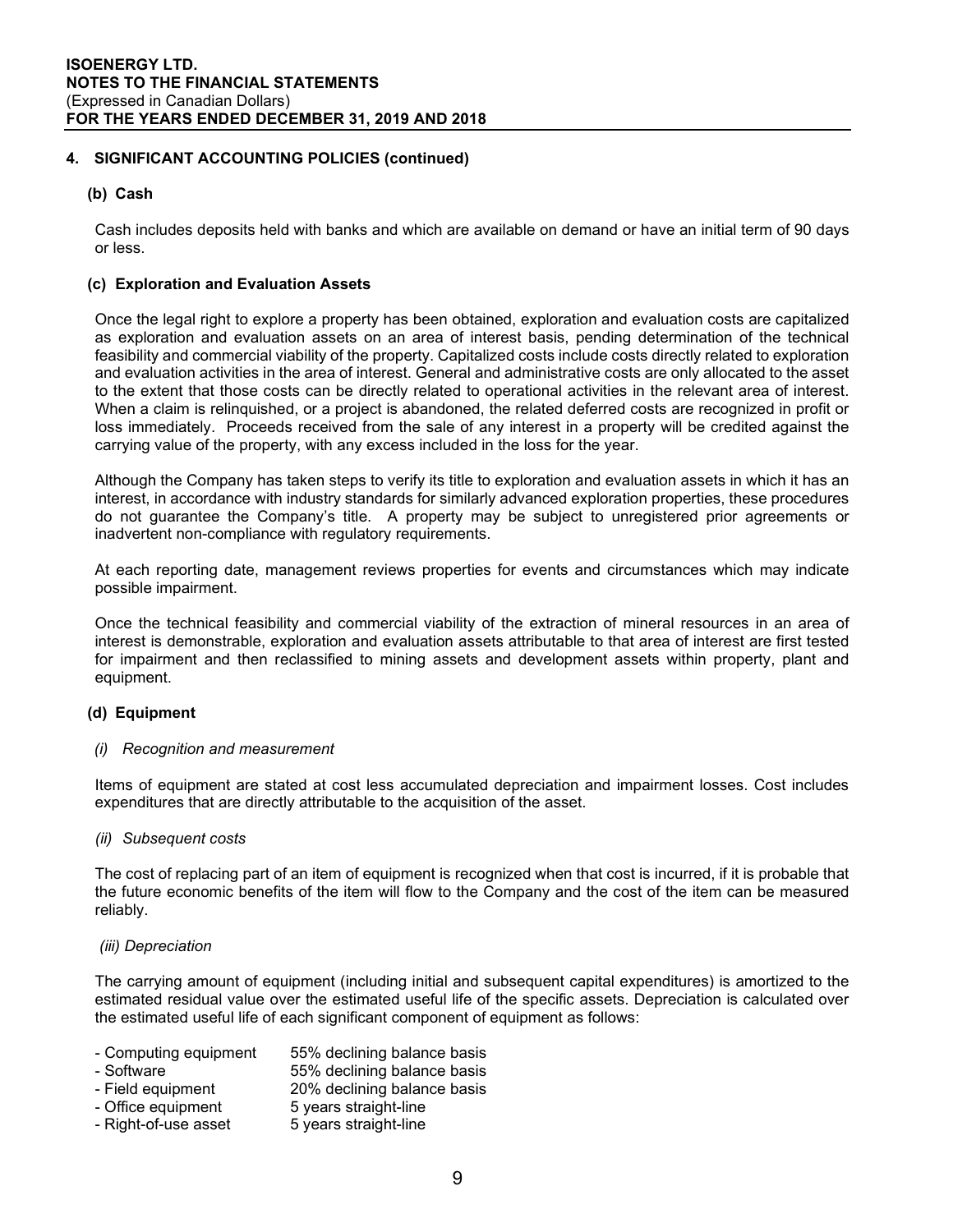Depreciation methods, useful lives, and residual values are reviewed at least annually and adjusted if appropriate.

#### *(iv) Disposal*

Gains and losses on disposal of an item of equipment are determined by comparing the proceeds from disposal with the carrying amount of the item and are recognized in profit or loss.

#### **(e) Impairment – Non-Financial Assets**

At each reporting date the Company reviews the carrying amounts of its non-financial assets to determine whether there is any indication of impairment. If any such indication exists, then the asset's recoverable amount is estimated.

An impairment loss is recognized when the carrying amount of an asset, or a cash generating unit ("CGU"), exceeds its recoverable amount. A CGU is the smallest identifiable group of assets that generates cash inflows that are largely independent of the cash inflows from other assets or groups of assets.

The recoverable amount of an asset is the greater of an asset's fair value less the cost to sell the asset and its value in use. In assessing value in use, estimated future cash flows are discounted to present value using a pre-tax discount rate that reflects the current market assessments of the time value of money and the risks specific to the asset. For an asset that does not generate cash inflows largely independent of those from other assets, the recoverable amount is determined for the CGU to which the asset belongs.

Impairment losses are recognized in profit and loss for the period. Impairment losses recognized in respect of CGUs are allocated first to reduce the carrying amount of any goodwill allocated to the CGUs and then to reduce the carrying amount of the other assets in the unit on a pro-rata basis.

An impairment loss is only reversed if there is an indication that the impairment loss may no longer exist and there has been a change in the estimate used to determine the recoverable amount, however, not to an amount higher than the carrying amount that would have been determined had no impairment loss been recognized in previous years.

Assets that have an indefinite useful life are not subject to depreciation and are tested annually for impairment.

#### **(f) Decommissioning and Restoration Provisions**

Decommissioning and restoration provisions are recorded when a present legal or constructive obligation exists as a result of past events and it is probable that an outflow of resources embodying economic benefits will be required to settle the obligation, and a reliable estimate of the amount of the obligation can be made.

Provisions are determined by discounting the expected future cash flows at a pre-tax rate that reflects current market assessments of the time value of money and the risk specific to the liability. The unwinding of the discount is recognized as finance costs.

Changes in reclamation estimates are accounted for prospectively as a change in the corresponding capitalized cost.

The Company did not have any decommissioning and restoration provisions for the years presented.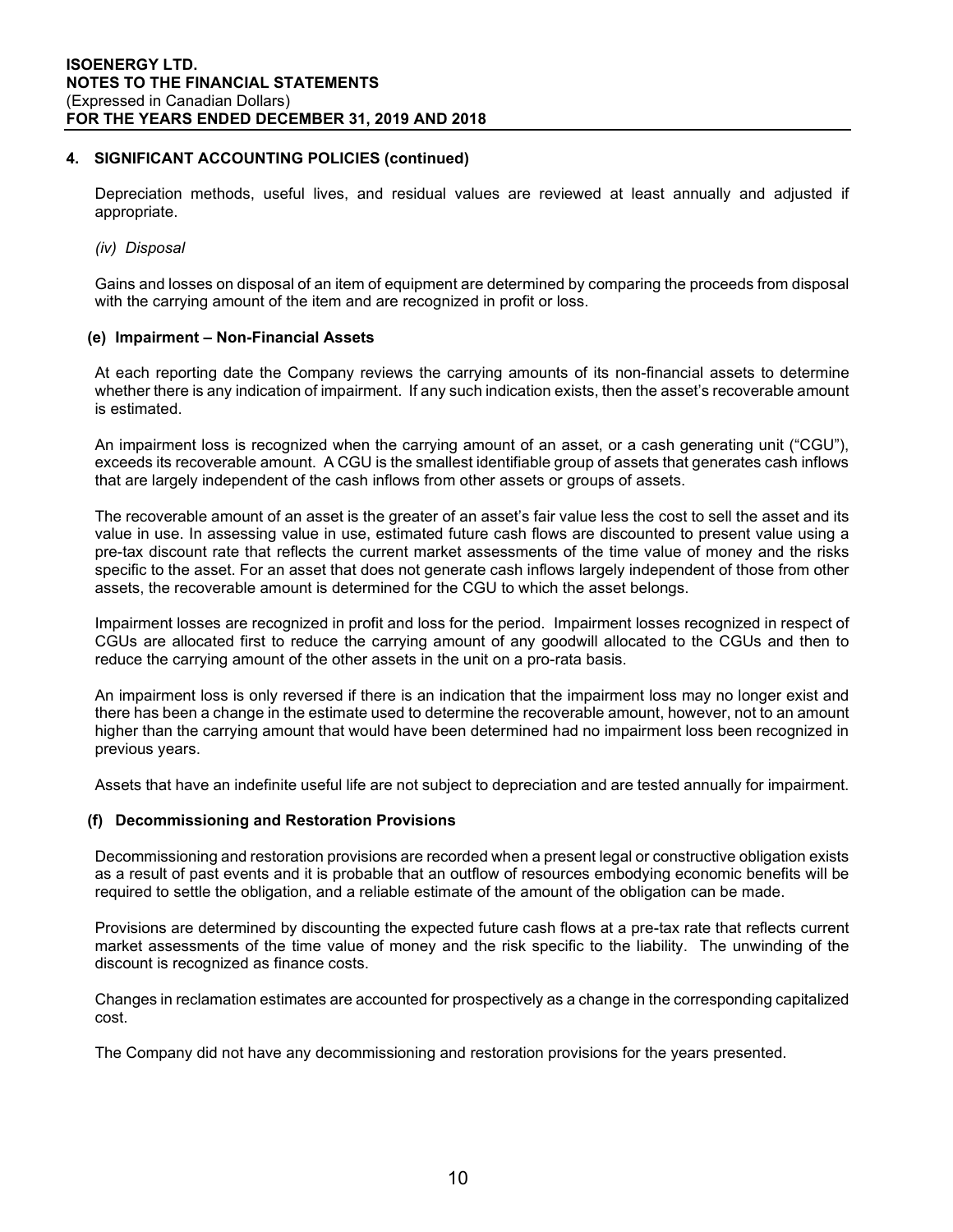#### **(g) Share Capital**

Common shares are classified as equity. Incremental costs directly attributable to the issue of common shares are recognized as a deduction from equity. Common shares issued for consideration other than cash, are measured based on the fair value of the consideration received, unless the fair value cannot be estimated reliably, in which case they are measured at the fair value of the shares at the date the shares are issued.

#### **(h) Warrants**

From time to time, warrants are issued as part of a unit which is made up of a common share and a full or partial warrant. The warrant allows the holder to acquire common shares of the Company. The Company uses the residual value in assigning the value to the warrant which is included in the warrant reserve in the statement of equity.

#### **(i) Share-based payments**

The Company's stock option plan allows Company employees, directors, officers and consultants to acquire common shares of the Company. The fair value of options granted is recognized as a share-based payments expense or capitalized to exploration and evaluation assets with a corresponding increase in equity reserves.

Fair value is measured at grant date, and each tranche is recognized using the graded vesting method over the period during which the options vest. The fair value of granted options is measured using the Black-Scholes option pricing model, taking into account the terms and conditions upon which the options were granted. At each reporting date, the amount recognized as an expense is adjusted to reflect the actual number of stock options that are expected to vest. In situations where equity instruments are issued to settle amounts due or for goods or services received by the Company as consideration which cannot be estimated reliably, they are measured at the fair value of the share-based payment. Otherwise, share-based payments are measured at the fair value of the amount settled or goods or services received.

#### **(j) Flow-through shares**

Resource expenditure deductions for income tax purposes related to exploration activities funded by flowthrough share arrangements are renounced to investors under Canadian income tax legislation. On issuance, the Company separates the flow-through share into i) a flow-through share premium, equal to the estimated premium, if any, investors paid for the flow-through feature, which is recognized as a liability due to the obligation to incur eligible expenditures and ii) share capital. Upon eligible exploration expenditures being incurred, the Company recognizes a deferred tax liability for the amount of tax deduction renounced to shareholders. To the extent that eligible deferred income tax assets are available, the Company will reduce the deferred income tax liability and records a deferred income tax recovery. Proceeds received from the issuance of flow-through shares must be expended on Canadian resource property exploration within a period of two years. Failure to expend such funds as required under the Canadian income tax legislation will result in a Part XII.6 tax to the Company on flow-through proceeds renounced under the "Look-back" Rule. If applicable, this tax is classified as an administration expense.

#### **(k) Loss per Share**

Basic loss per share is calculated by dividing the loss for the year by the weighted average number of common shares outstanding during the year.

The Company uses the treasury stock method to compute the dilutive effect of options and other similar instruments. Under this method, the weighted average number of shares outstanding used in the calculation of diluted loss per share assumes that the deemed proceeds received from the exercise of stock options and their equivalents would be used to repurchase common shares of the Company at the average market price during the period.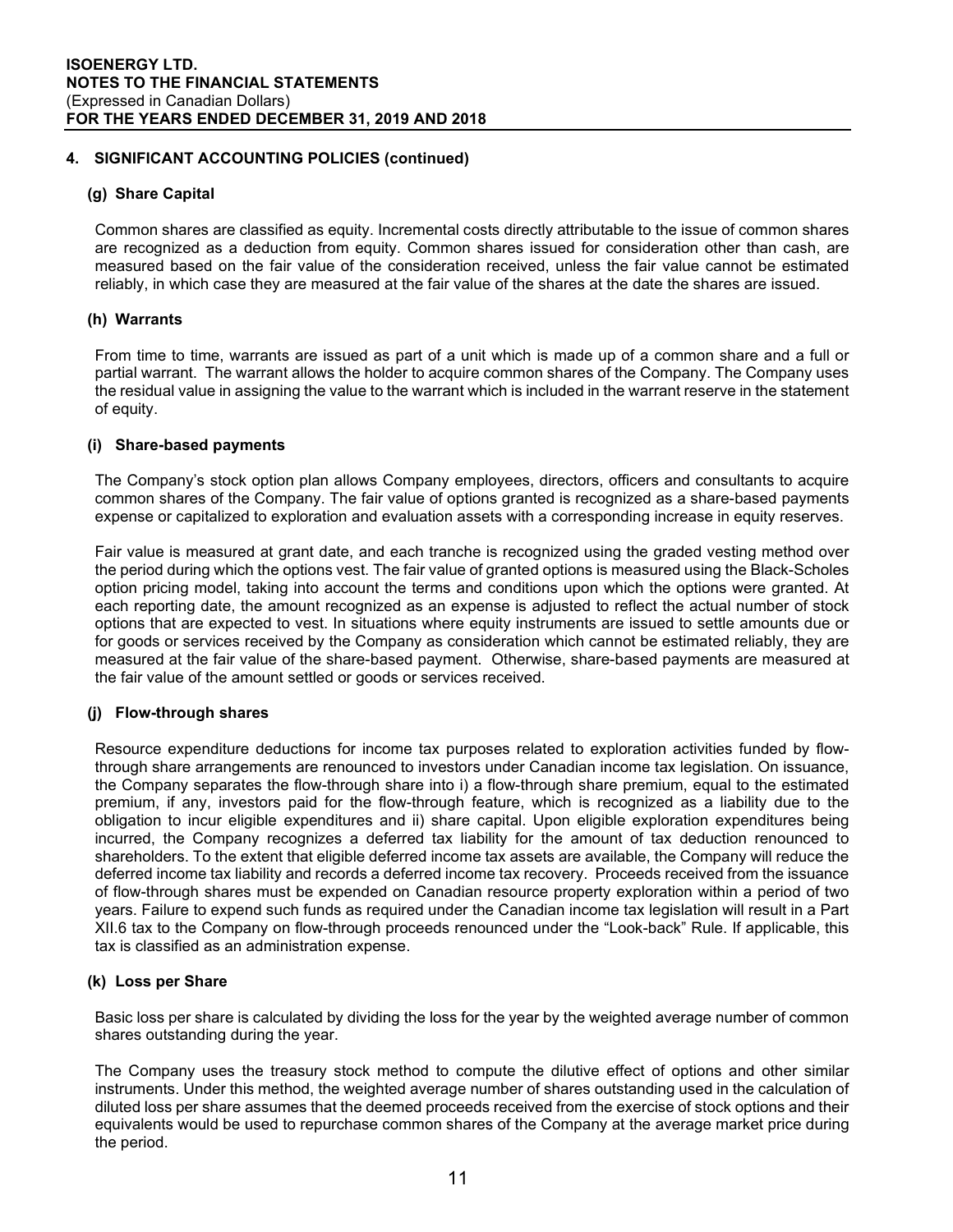Existing stock options and warrants have not been included in the computation of diluted loss per share as to do so would be anti-dilutive. Accordingly, basic and diluted loss per share is the same for the years presented.

#### **(l) Income taxes**

Income tax expense comprises current and deferred tax. Current tax and deferred tax are recognized in profit or loss except to the extent that it relates to items recognized directly in equity or in other comprehensive income.

Current tax is the expected tax payable or receivable on the taxable income or loss for the year, using tax rates enacted at the reporting date, and any adjustment to tax payable in respect of previous years.

Deferred tax is recognized in respect of temporary differences between the carrying amounts of assets and liabilities for financial reporting purposes and the amounts used for taxation purposes. Deferred tax is not recognized for the following temporary differences: the initial recognition of assets or liabilities in a transaction that is not a business combination and that affects neither accounting nor taxable profit or loss, and differences relating to investments in subsidiaries and jointly controlled entities to the extent that it is probable that they will not reverse in the foreseeable future. In addition, deferred tax is not recognized for taxable temporary differences arising on the initial recognition of goodwill. Deferred tax is measured at the tax rates that are expected to be applied to temporary differences when they reverse, based on the laws that have been enacted or substantively enacted by the reporting date.

Deferred tax assets and liabilities are offset if there is a legally enforceable right to offset current tax liabilities and assets, and they relate to income taxes levied by the same tax authority on the same taxable entity, or on different tax entities, but they intend to settle current tax liabilities and assets on a net basis or their tax assets and liabilities will be realized simultaneously.

A deferred tax asset is recognized for unused tax losses, tax credits and deductible temporary differences, to the extent that it is probable that future taxable profits will be available against which they can be utilized. Future taxable profits are determined based on the reversal of relevant taxable temporary differences. If the amount of taxable temporary differences is insufficient to recognize a deferred tax asset in full, then future taxable profits, adjusted for reversals of existing temporary differences, are considered, based on the business plan for the Company. Deferred tax assets are reviewed at each reporting date and are reduced to the extent that it is no longer probable that the related tax benefit will be realized.

#### **New standards adopted:**

The Company has applied IFRS16 *Leases* ("**IFRS 16**"), effective January 1, 2019 using the modified retrospective approach and therefore the comparative information has not been restated and continues to be reported under IAS 17 *Leases* and IFRIC 4 *Determining whether an arrangement contains a lease.*

For the purpose of applying the modified retrospective approach to its office lease, the Company elected to measure the right-of-use asset at an amount equal to the lease liability at the date of initial application. At January 1, 2019, the Company recognized a right-of-use asset (Note 5) and lease liability of \$259,512 (Note 7) in respect of its office lease.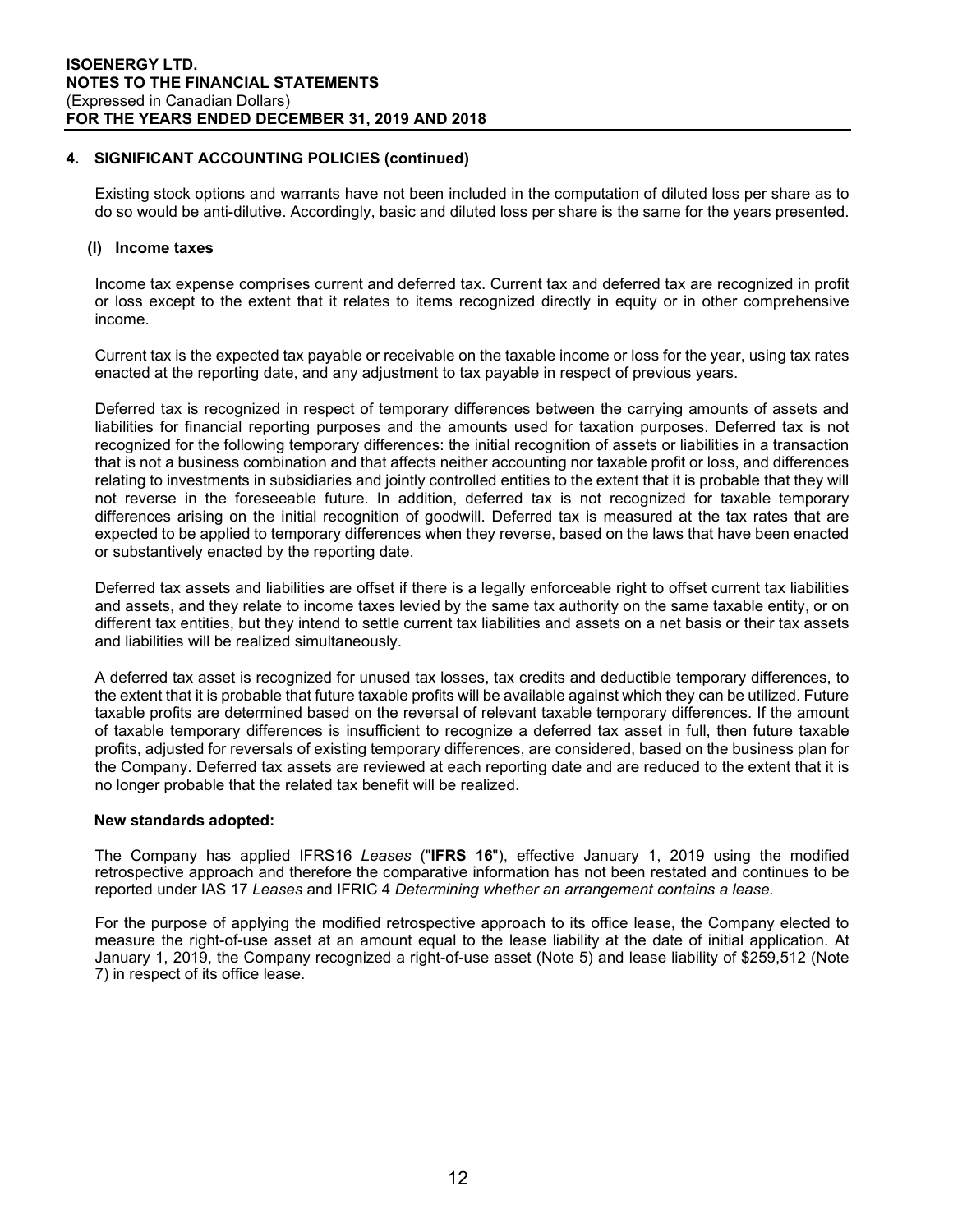#### **Policy applicable from January 1, 2019**

At inception of a contract, the Company assesses whether a contract is, or contains, a lease. A contract is, or contains, a lease if the contract conveys the right to control the use of an identified asset for a period of time in exchange for consideration. To assess whether a contract conveys the right to control the use of an identified asset, the Company assesses whether:

- The contract involves the use of an identified asset:
- The Company has the right to obtain substantially all of the economic benefits from the use of the asset throughout the period of use; and
- The Company has the right to direct the use of the asset.

As a lessee, the Company recognizes a right-of-use asset and a lease liability at the lease commencement date. The right-of-use asset is initially measured at cost, which comprises the initial amount of the lease liability adjusted for any lease payments made at or before the commencement date, plus any initial direct costs incurred and an estimate of costs to dismantle and remove the underlying asset or to restore the underlying asset or the site on which it is located, less any lease incentives received.

The right-of-use asset is subsequently depreciated using the straight-line method from the commencement date to the earlier of the end of the useful life of the right-of-use asset or the end of the lease term. The estimated useful lives of the right-of-use assets are determined on the same basis as those of the property and equipment. In addition, the right-of-use asset is periodically reduced by impairment losses, if any, and adjusted for certain remeasurements of the lease liability.

The lease liability is initially measured at the present value of the lease payments that are not paid at the commencement date, discounted using the interest rate implicit in the lease or, if that rate cannot be readily determined, the Company's incremental borrowing rate. Generally, the Company uses its incremental borrowing rate as the discount rate.

The lease liability is measured at amortized cost using the effective interest method.

The Company presents the right-of-use asset related to its office lease in property and equipment.

#### **Short-term leases and leases of low-value assets**

The Company has elected not to recognize right-of-use assets and lease liabilities for short-term leases that have a lease term of 12 months or less and leases of low-value assets. The Company recognizes the lease payments associated with these leases as an expense on a straight-line basis over the lease term.

#### **Subleased office space**

When the Company acts as a lessor, it determines at lease inception whether each lease is a finance lease or an operating lease.

To classify each lease, the Company makes an overall assessment of whether the lease transfers substantially all of the risks and rewards incidental to ownership of the underlying asset. If this is the case, then the lease is a finance lease; if not it is an operating lease. As part of this assessment, the Company considers certain indicators such as whether the lease is for the major part of the economic life of the asset.

When the Company is an intermediate lessor, it accounts for its interests in the head lease and the sub-lease separately. It assesses the lease classification of the sub-lease by reference to the right-of-use asset arising from the head lease, not with reference to the underlying asset.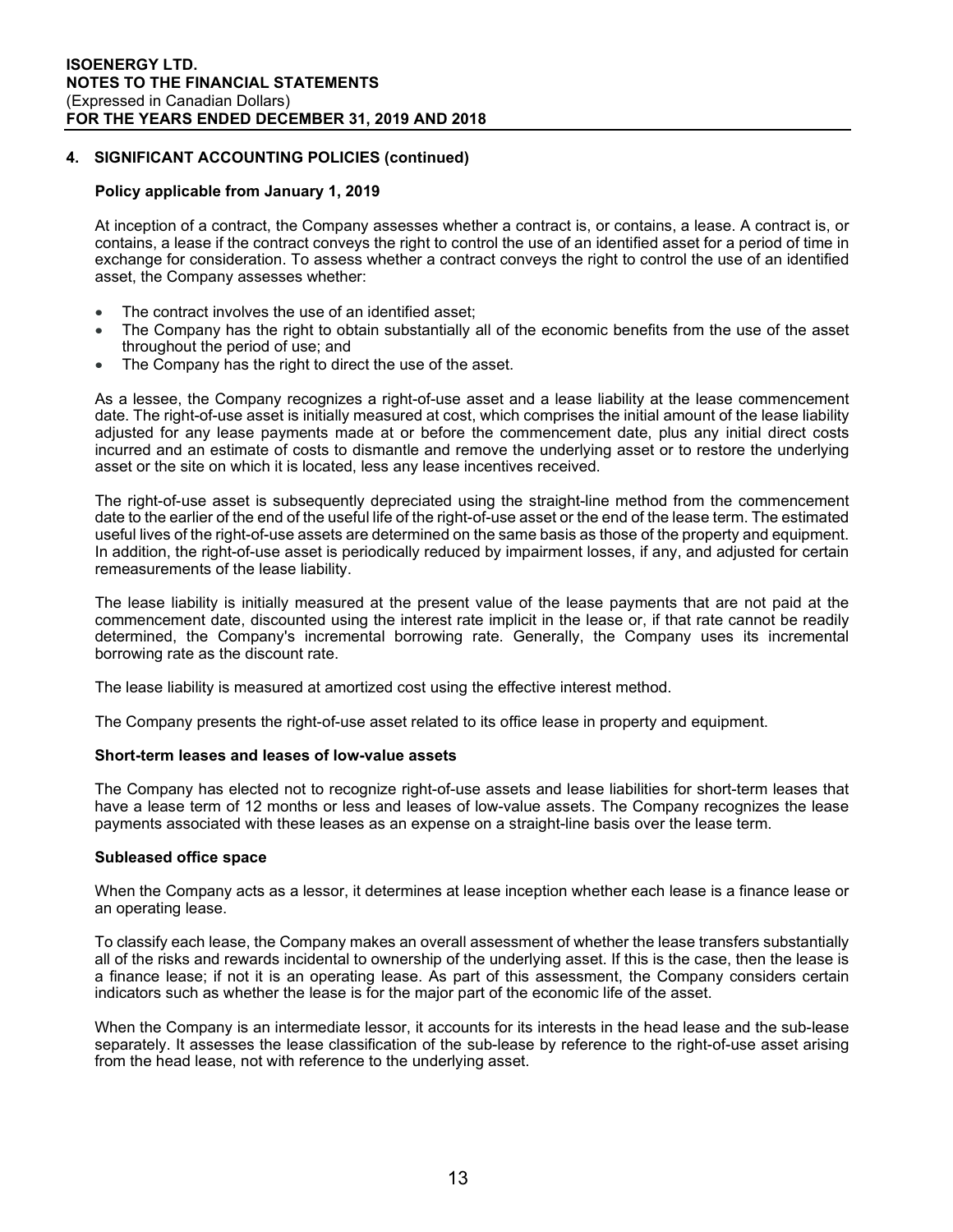## **5. PROPERTY AND EQUIPMENT**

The following is a summary of the carrying values of equipment:

|                                                            |    | Right-of-<br>use asset | Computing<br>equipment | <b>Field</b><br><b>Software</b><br>equipment |     |          | <b>Office</b><br>furniture |          | <b>Total</b> |         |
|------------------------------------------------------------|----|------------------------|------------------------|----------------------------------------------|-----|----------|----------------------------|----------|--------------|---------|
| Cost                                                       |    |                        |                        |                                              |     |          |                            |          |              |         |
| Balance, January 1, 2018<br>and December 31, 2018          | \$ |                        | \$12,350               | \$64,947                                     |     | \$27,092 |                            | \$13,103 | S            | 117,492 |
| Additions                                                  |    |                        |                        |                                              |     | 14,336   |                            |          |              | 14,336  |
| Asset recognized on adoption<br>of IFRS 16 (Notes 5 and 7) |    | 259,512                |                        |                                              |     | -        |                            | ٠        |              | 259,512 |
| Balance, December 31, 2019                                 | S  | 259,512                | \$12,350               | \$64,947                                     |     | \$41,428 |                            | \$13,103 | \$           | 391,340 |
| <b>Accumulated depreciation</b>                            |    |                        |                        |                                              |     |          |                            |          |              |         |
| Balance, January 1, 2018                                   | \$ |                        | \$<br>9,514            | \$43,849                                     | \$. | 7,586    | \$                         | 3,963    | \$           | 64,912  |
| Depreciation                                               |    |                        | 2,836                  | 11,156                                       |     | 6,458    |                            | 3,932    |              | 24,382  |
| Balance, December 31, 2018                                 |    |                        | 12,350                 | 55,005                                       |     | 14,044   |                            | 7,895    |              | 89,294  |
| Depreciation                                               |    | 58,799                 |                        | 4,970                                        |     | 4,251    |                            | 1,894    |              | 69,914  |
| Balance, December 31, 2019                                 | \$ | 58,799                 | \$12,350               | \$59,975                                     |     | \$18,295 | \$                         | 9,789    | \$           | 159,208 |
|                                                            |    |                        |                        |                                              |     |          |                            |          |              |         |
| Net book value:                                            |    |                        |                        |                                              |     |          |                            |          |              |         |
| Balance, December 31, 2018                                 | \$ |                        | \$                     | \$<br>9,942                                  |     | \$13,048 | S.                         | 5,208    | \$           | 28,198  |
| Balance, December 31, 2019                                 | \$ | 200,713                | \$                     | \$<br>4,972                                  |     | \$23,133 | \$                         | 3,314    |              | 232,132 |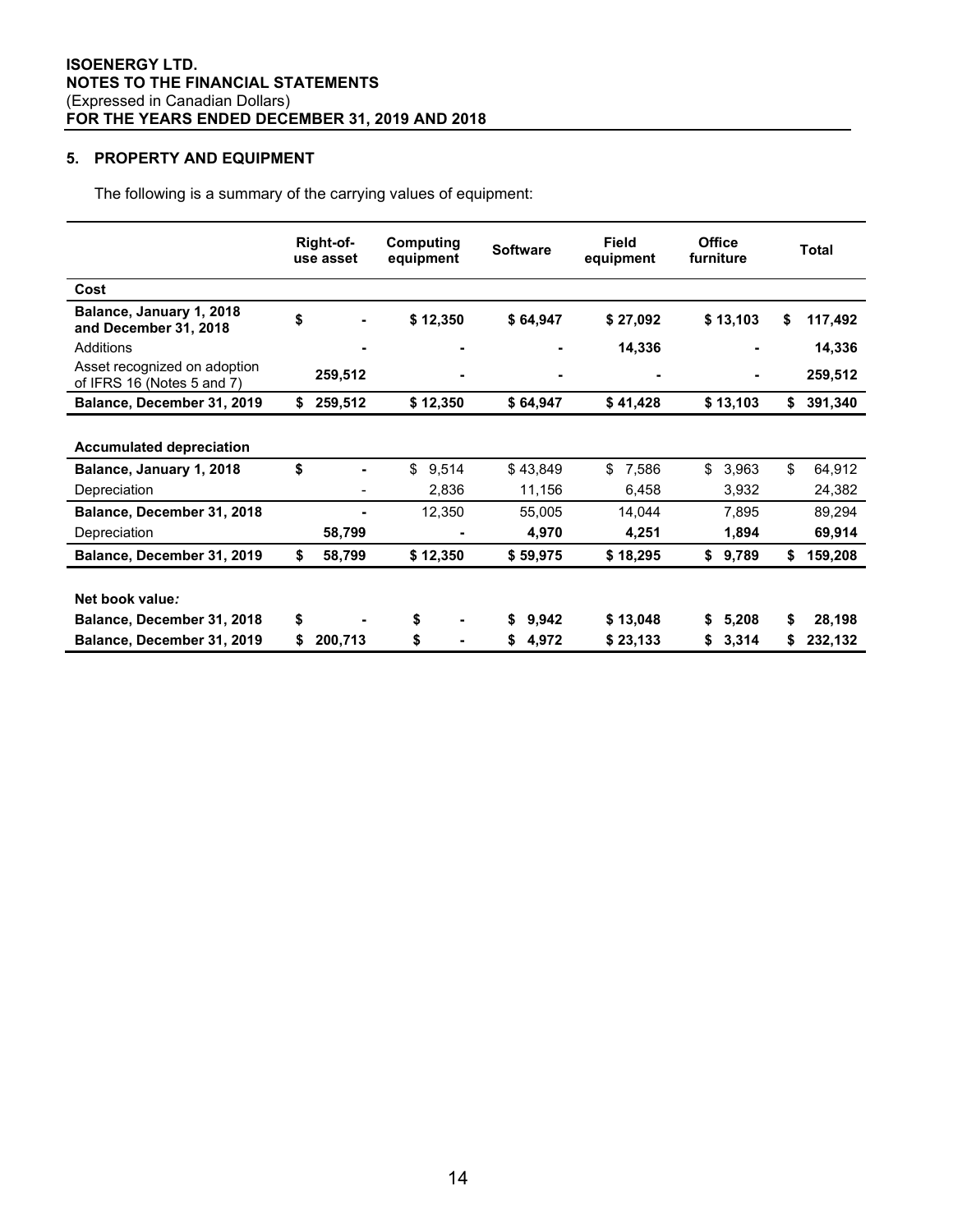#### **6. EXPLORATION AND EVALUATION ASSETS**

The following is a summary of the carrying value of the acquisition costs and expenditures on the Company's exploration and evaluation assets for the years ended December 31:

|                                    | <b>Note</b> | 2019             | 2018             |
|------------------------------------|-------------|------------------|------------------|
| <b>Acquisition costs:</b>          |             |                  |                  |
| Balance, opening                   |             | \$<br>35,284,839 | \$<br>33,398,942 |
| Additions                          | a,b,c       | 14,077           | 1,885,897        |
| Impairments                        | d           | (847)            |                  |
| Balance, closing                   |             | \$<br>35,298,069 | \$<br>35,284,839 |
| <b>Deferred exploration costs:</b> |             |                  |                  |
| Balance, opening                   |             | \$<br>8,188,403  | \$<br>5,666,863  |
| Additions:                         |             |                  |                  |
| Drilling                           |             | 1,921,903        | 1,103,960        |
| Geological and geophysical         |             | 600,253          | 152,007          |
| Labour and wages                   |             | 825,860          | 693,611          |
| Share-based compensation           |             | 98,474           | 235,852          |
| Geochemistry and assays            |             | 244,195          | 104,217          |
| Camp costs                         |             | 665,140          | 142,069          |
| Travel and other                   |             | 138,098          | 89,824           |
| Impairments                        | d           | (13, 507)        |                  |
|                                    |             | \$<br>4,480,416  | \$<br>2,521,540  |
| Balance, closing                   |             | \$<br>12,668,819 | \$<br>8,188,403  |
| <b>Total costs, closing</b>        |             | \$<br>47,966,888 | \$<br>43.473.242 |

All claims are subject to minimum expenditure commitments. The Company expects to incur the minimum expenditures to maintain the claims.

#### **(a) Geiger property**

On March 29, 2018, the Company expanded the Geiger property in the Eastern Athabasca Basin of Saskatchewan with the acquisition of 33 claims comprised of 6,800 hectares in the Dawn Lake North Block which is contiguous with the Company's Geiger property acquired in 2017. The combined set of claims are referred to as Geiger henceforth. The Company acquired the claims in exchange for 3,330,000 common shares of the Company (at \$0.385 per common share or \$1,282,050) and cash of \$200,000.

#### **(b) Larocque East**

On May 9, 2018, the Company acquired a 100% interest in 6 mineral claims constituting the 3,200-hectare Larocque East property in the Eastern Athabasca Basin of Saskatchewan, in exchange for \$20,000 in cash and 1,000,000 common shares valued at \$0.35 per common share or \$350,000.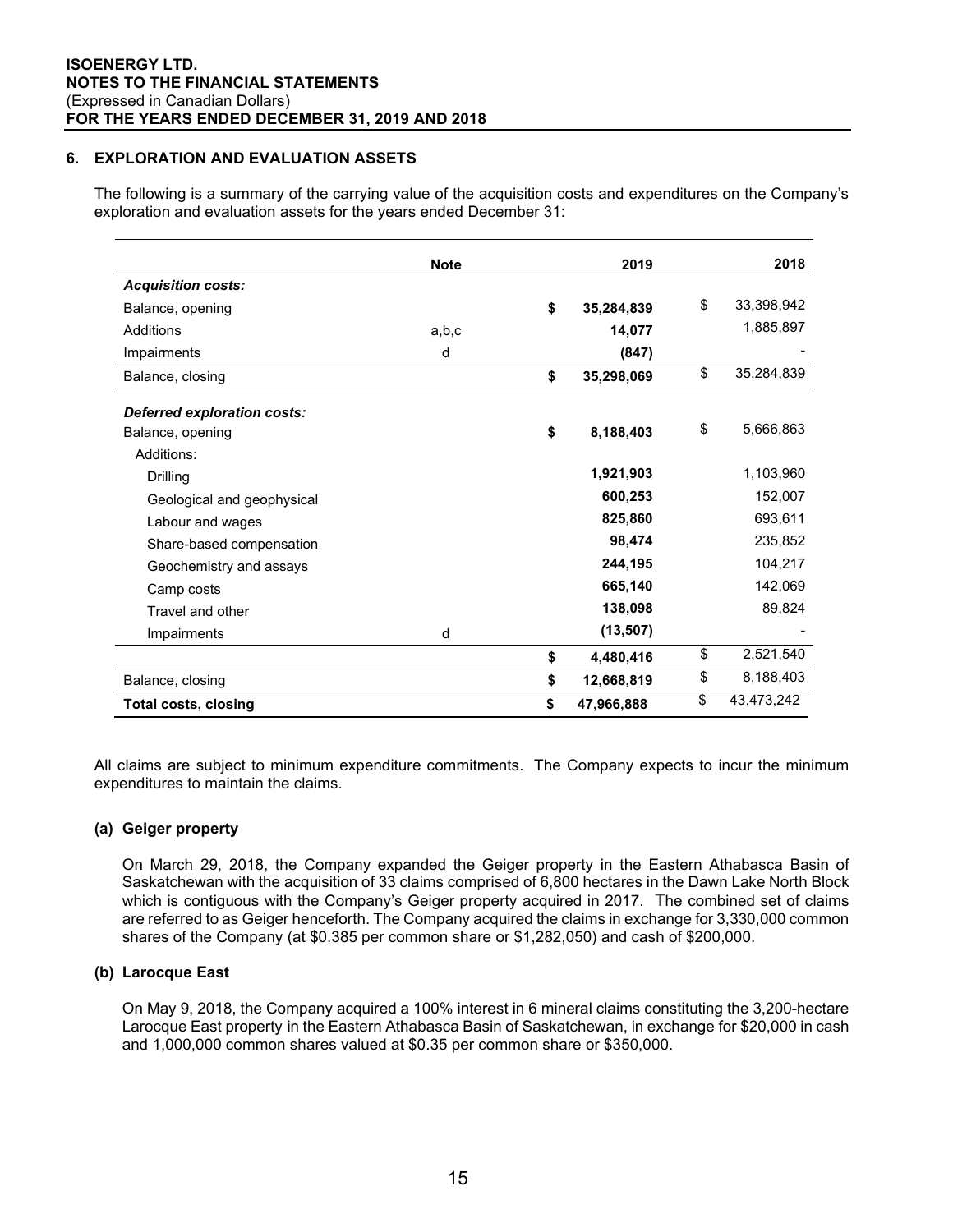#### **6. EXPLORATION AND EVALUATION ASSETS (continued)**

#### **(c) New claim staking**

During 2019 the Company spent \$14,077 to acquire, through staking, a new 8,577-hectare uranium exploration property called Collins Bay Extension, plus a new 4,218-hectare uranium exploration property located north of Larocque East called Edge. During the first quarter of 2018, the Company spent \$19,383 to acquire, through staking, a new 100% owned uranium exploration property called Whitewater in the Eastern Athabasca Basin of Saskatchewan. IsoEnergy has also staked additional claims in 2018 that have been allocated to the Geiger property. The total area of all new claims staked in 2018 was 25,966 hectares.

#### **(d) Impairment**

In 2019, the Company decided not to incur expenditure limits required to maintain Fox in good standing and accordingly has impaired an amount of \$14,354 relating to that property.

#### **7. LEASE LIABILITY**

| Lease liability recognized on adoption of IFRS 16 on January 1, 2019 | S | 259.512   |
|----------------------------------------------------------------------|---|-----------|
| Interest on lease liability                                          |   | 11.862    |
| Payments                                                             |   | (62, 143) |
| Lease liability, December 31, 2019                                   |   | 209.231   |
| Less Current portion                                                 |   | (66, 745) |
| Long-term lease liability                                            | S | 142.486   |

On January 1, 2019 the Company adopted IFRS 16 – Leases retrospectively with the cumulative effect on initially applying the standard recognized at the date of initial application (see Note 4).

The lease is for an office space lease that extends to May 31, 2023. The discount rate applied to the lease is 5%. See Note 5 for information related to the leased asset. In addition to the lease payments the Company pays approximately \$47,000 annually related to operating costs and realty taxes of the leased office space. This amount is reassessed annually based on actual costs incurred.

IsoEnergy has a Facilities and Shared Services Agreement ("**NxGold Agreement**") with NxGold Ltd. ("**NxGold**"), a related company. IsoEnergy sub-leases approximately 50% of its office space to NxGold in exchange for \$2,500 per month. The NxGold Agreement can be terminated with 30-days' notice. The Company accounts for the sublease as an operating lease with amounts received from NxGold recognized as rental income from January 1, 2019. In the comparative period, amounts received were netted against the related office and administrative expense.

Minimum future lease payments relating to the leased asset are as follows:

| 2020 | 66,745    |
|------|-----------|
| 2021 | 66,745    |
| 2022 | 66,745    |
| 2023 | 27,810    |
|      | \$228,045 |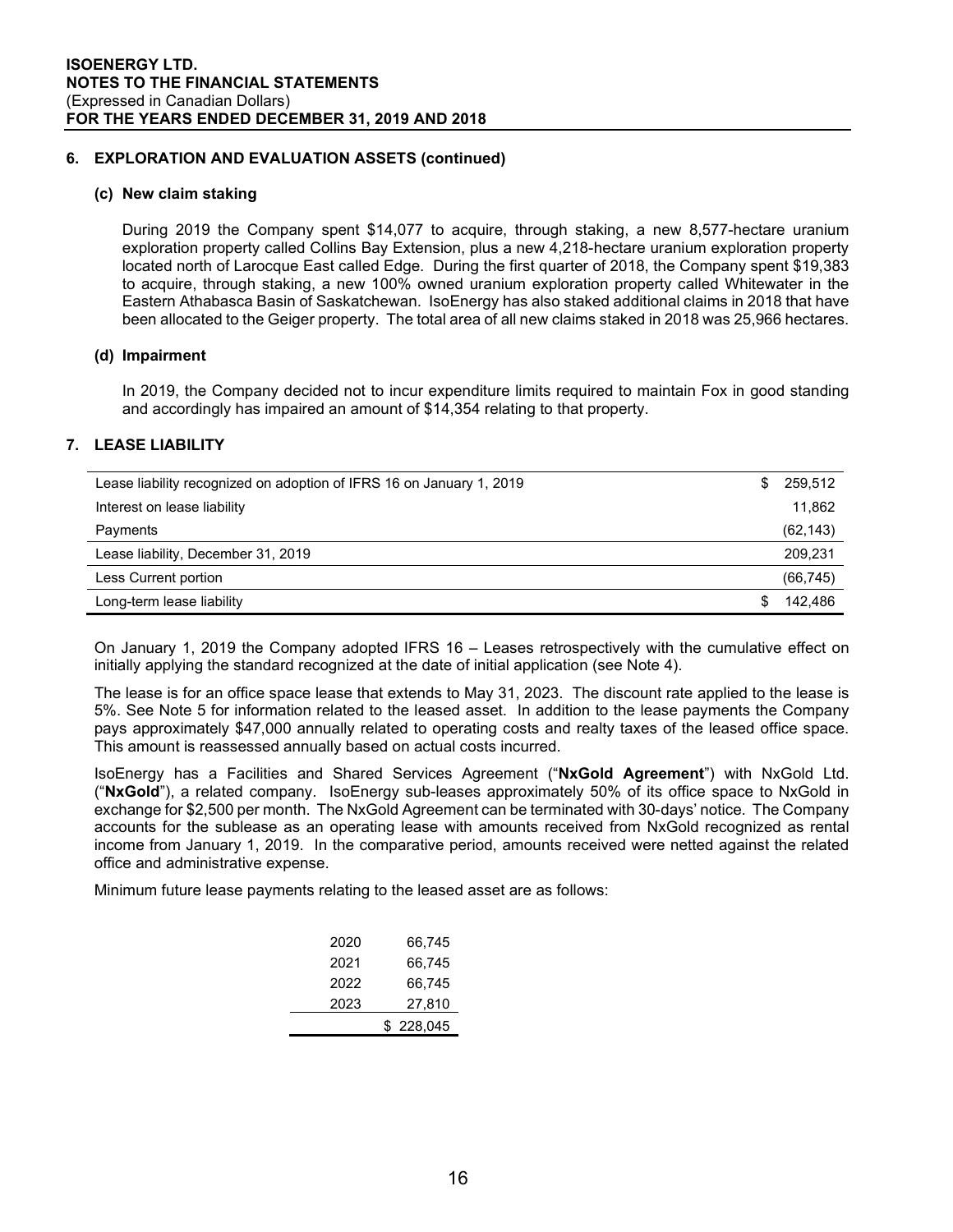#### **7. LEASE LIABILITY (continued)**

In addition to the leased asset above, the Company engages a drilling company to carry out its drilling programs on its exploration and evaluation properties. The drilling company provides all required equipment. These contracts are short-term, and the Company has elected not to apply the recognition and measurement requirements of IFRS 16 to them. Payments to the drilling company in the year ended December 31, 2019 were \$1,722,898.

#### **8. COMMITMENTS**

The Company has raised funds through the issuance of flow-through shares. Based on Canadian tax law, the Company is required to spend this amount on eligible exploration expenditures by December 31 of the year after the year in which the shares were issued.

The premium received for a flow-through share, which is the price received for the share in excess of the market price of the share, is recorded as a flow-through share premium liability. This liability is subsequently reduced when the required exploration expenditures are made, on a pro rata basis, and accordingly, a recovery of flowthrough premium is then recorded as a reduction in the deferred tax expense to the extent that deferred income tax assets are available.

As of December 31, 2019, the Company is obligated to spend \$3,412,807 on eligible exploration expenditures by the end of 2020. As the commitment is satisfied, the remaining balance of the flow-through premium liability is derecognized.

The flow-through share premium liability for the year ended December 31, is comprised of:

|                                                                                                                | 2019       |    | 2018      |
|----------------------------------------------------------------------------------------------------------------|------------|----|-----------|
| Balance, opening                                                                                               | 550.392    | \$ | 109.251   |
| Liability incurred on flow-through shares issued<br>Settlement of flow-through share liability on expenditures | 233.340    |    | 784.892   |
| made                                                                                                           | (556, 210) |    | (343,751) |
| Balance, closing                                                                                               | 227.522    | S  | 550,392   |

## **9. INCOME TAXES**

A reconciliation of income taxes at statutory rates with the reported income taxes is as follows:

|                                                 | 2019 |             |    | 2018          |
|-------------------------------------------------|------|-------------|----|---------------|
|                                                 |      |             |    |               |
| Loss from operations                            | \$   | (2,097,220) | \$ | (2, 141, 579) |
| Statutory rate                                  |      | 27%         |    | 27%           |
| Expected tax recovery                           | \$   | (566, 249)  | \$ | (578,226)     |
| Permanent differences:                          |      |             |    |               |
| Share-based compensation                        |      | 64,489      |    | 112,954       |
| Other                                           |      | 8,862       |    | 3,262         |
| Release of flow-through share premium liability |      | (556, 210)  |    | (343, 751)    |
| Flow-through renunciation                       |      | 1,114,153   |    | 496,463       |
| Income tax recovery                             |      | 65,045      |    | (309,298)     |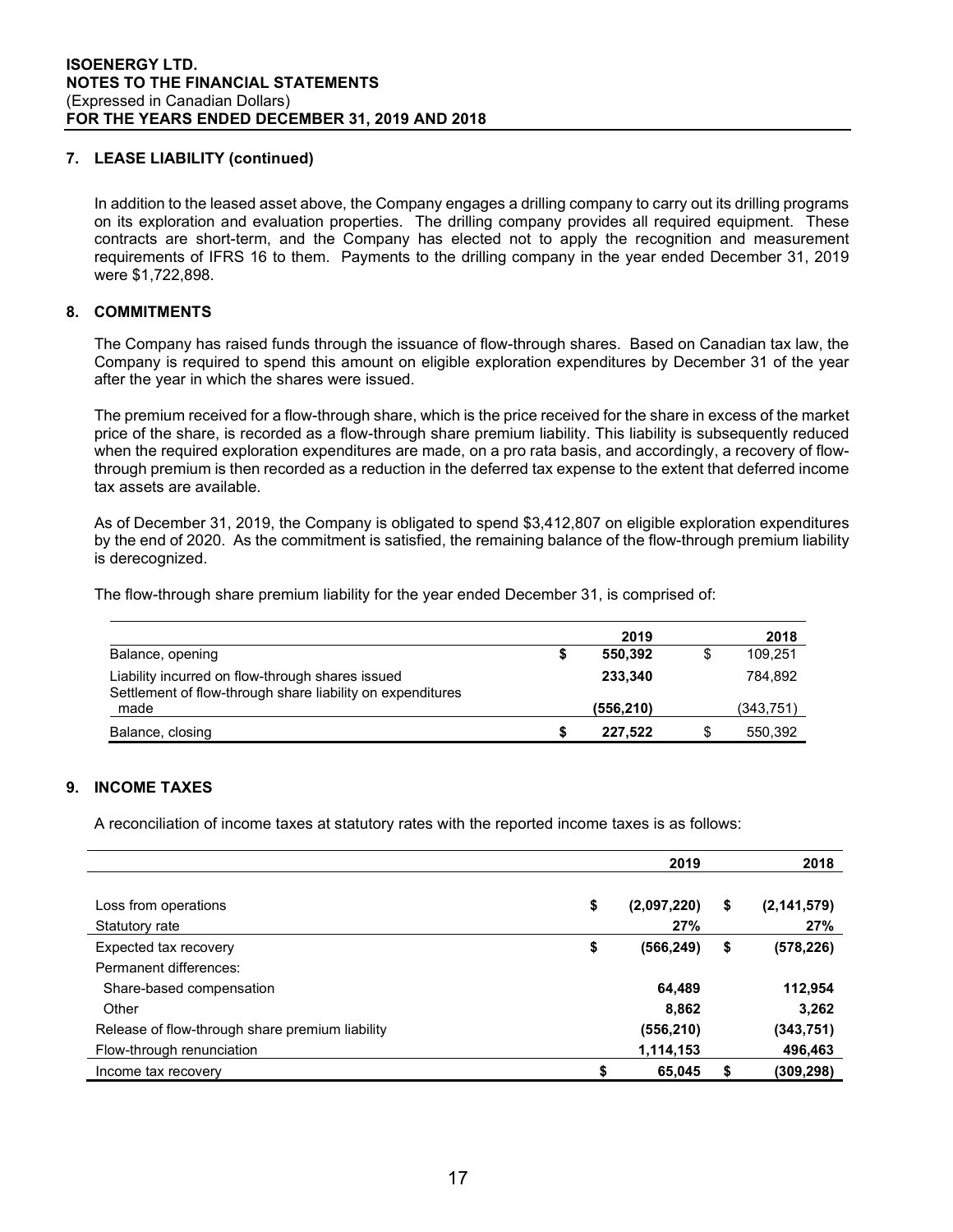#### **9. INCOME TAXES (continued)**

The tax effects of temporary differences between amounts recorded in the Company's accounts and the corresponding amounts as calculated for income tax purposes gives rise to the following deferred tax assets and liabilities:

|                                   |   | 2019        |   | 2018        |
|-----------------------------------|---|-------------|---|-------------|
|                                   |   |             |   |             |
| Tax loss carry forwards           | S | 1,886,988   | S | 1,323,170   |
| Financing costs                   |   | 194.576     |   | 177,234     |
| Exploration and evaluation assets |   | (2,848,502) |   | (1,723,879) |
| Property and equipment            |   | 41,872      |   | 24,109      |
| Deferred tax liabilities          |   | (725,066)   |   | (199,366)   |

| December 31, 2019                 | <b>Opening</b><br><b>Balance</b> | Recognized in<br><b>Income Tax</b><br><b>Expense</b> | Recognized in<br><b>Shareholders</b><br><b>Equity</b> | <b>Closing</b><br><b>Balance</b> |
|-----------------------------------|----------------------------------|------------------------------------------------------|-------------------------------------------------------|----------------------------------|
| Deferred tax assets:              |                                  |                                                      |                                                       |                                  |
| Tax loss carry forwards           | 1,323,170<br>S.                  | 563,818<br>S                                         | \$<br>٠                                               | 1,886,988<br>S                   |
| Financing costs                   | 177,234                          | (78, 214)                                            | 95.556                                                | 194,576                          |
| Deferred tax liabilities:         |                                  |                                                      |                                                       |                                  |
| Exploration and evaluation assets | (1,723,879)                      | (1, 124, 623)                                        | ۰                                                     | (2,848,502)                      |
| Equipment                         | 24,109                           | 17,763                                               |                                                       | 41,872                           |
|                                   | (199, 366)                       | (621, 256)                                           | 95,556                                                | 725,066)                         |

| December 31, 2018                 | <b>Opening</b><br><b>Balance</b> |             | Recognized in<br><b>Income Tax</b><br><b>Expense</b> |            | Recognized in<br><b>Shareholders</b><br><b>Equity</b> |         |     | <b>Closing</b><br><b>Balance</b> |
|-----------------------------------|----------------------------------|-------------|------------------------------------------------------|------------|-------------------------------------------------------|---------|-----|----------------------------------|
| Deferred tax assets:              |                                  |             |                                                      |            |                                                       |         |     |                                  |
| Tax loss carry forwards           | \$                               | 808.117     | S                                                    | 515.053    | \$                                                    |         | \$. | 1.323.170                        |
| Financing costs                   |                                  | 119.010     |                                                      | (57, 603)  |                                                       | 115.827 |     | 177.234                          |
| Deferred tax liabilities:         |                                  |             |                                                      |            |                                                       |         |     |                                  |
| Exploration and evaluation assets |                                  | (1,225,393) |                                                      | (498, 486) |                                                       |         |     | (1,723,879)                      |
| Equipment                         |                                  | 17,526      |                                                      | 6,583      |                                                       |         |     | 24,109                           |
|                                   | \$                               | (280,740)   |                                                      | (34,453)   |                                                       | 115.827 | S   | (199, 366)                       |

The Company has non-capital losses of \$6,988,843 (2018 - \$4,900,629) which expire in 2035-2039. Tax attributes are subject to review, and potential adjustment, by tax authorities.

In 2016 IsoEnergy acquired exploration and evaluation assets from NexGen. At the time of acquisition from NexGen the net book value was \$22,773,810, as recorded in NexGen's financial statements immediately prior to the transfer, compared to the consideration paid by the Company of \$29,000,000. The difference has not been recognized as a deferred tax liability pursuant to the "initial recognition exemption" under IFRS 12 - *Income Taxes*.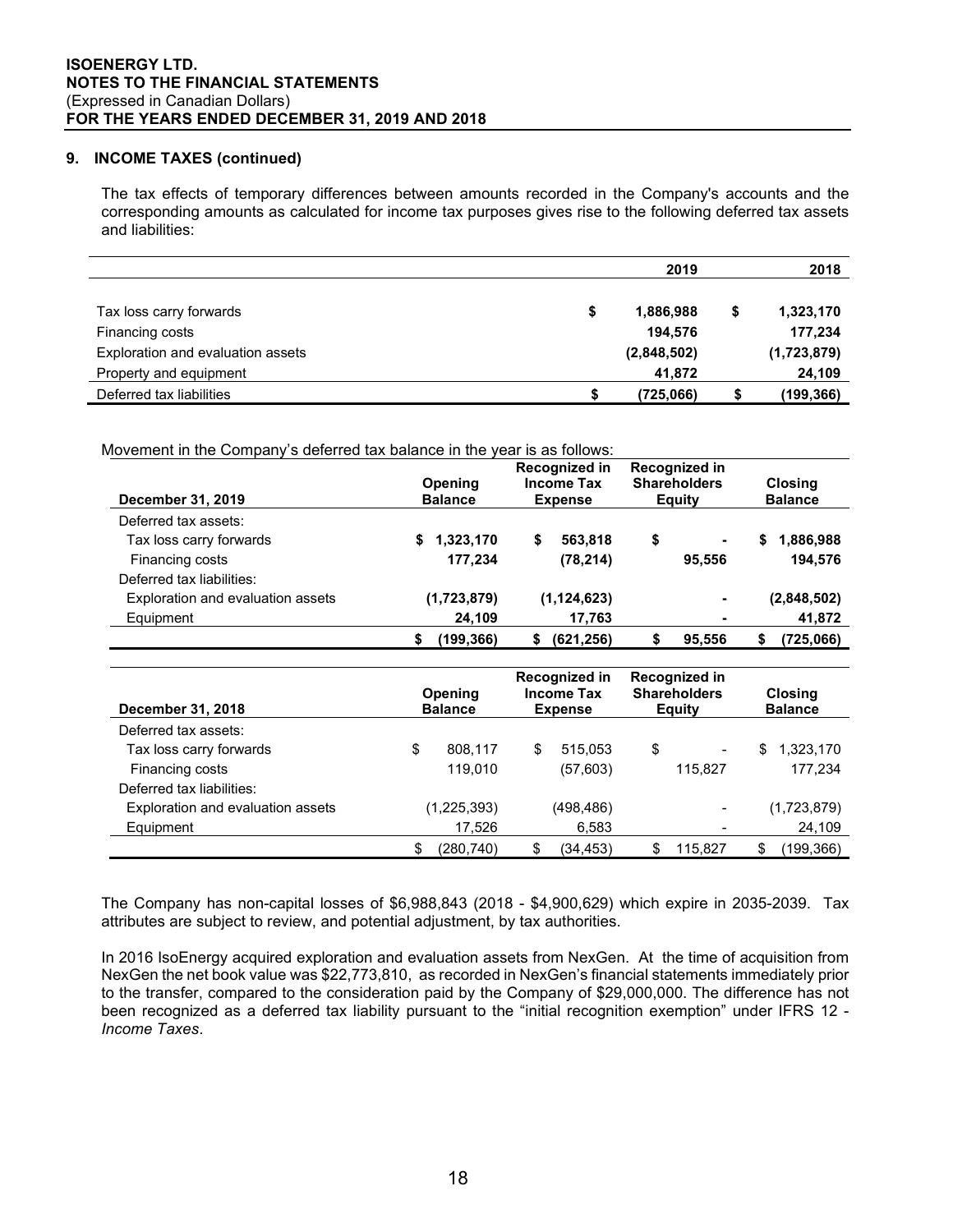#### **10. SHARE CAPITAL**

**Authorized Capital** - Unlimited number of common shares with no par value.

#### **Issued**

For the year ended December 31, 2019:

(a) On December 3, 2019, the Company issued 7,778,000 flow-through shares (the "**FT Shares**") at a price of \$0.45 per FT Share for aggregate gross proceeds of \$3,500,100.

On December 9, 2019 the Company issued 8,056,858 units at a price of \$0.40 per Unit for aggregate gross proceeds of \$3,222,743 (the "**Unit**"). Each Unit consisted of one non-flow through common share and onehalf of a share purchase warrant (the "**Warrant**") with each Warrant entitling the holder to purchase an additional common share for a period of two years at an exercise price of \$0.60. The Warrants were valued at \$nil using the residual method.

Share issuance costs for the funds raised in December 2019 were \$322,802, net of \$95,556 of tax. Share issuance costs includes \$64,449 related to 466,680 brokers' warrants which were valued using the Black-Scholes model with a corresponding amount added to the Warrant reserve account in Equity. The brokers' warrants entitle the holder to purchase an additional common share for a period of two years at an exercise price of \$0.45.

(b) The Company issued 68,774 shares on the exercise of warrants for proceeds of \$26,134.

For the year ended December 31, 2018:

- (c) On March 29, 2018, the Company issued 3,330,000 common shares valued at \$1,282,050 to expand the Geiger property (see Note 6(a)).
- (d) On April 19, 2018, the Company closed a flow through and non-flow through non-brokered private placement. The Company issued 1,675,000 flow-through units (the "**FT Units**") at \$0.54 per FT Unit and 3,125,520 non flow-through units (the **"2018 Units**") at \$0.40 per 2018 Unit raising aggregate gross proceeds of \$2,154,708. Each FT Unit consisted of one flow-through common share and one-half of a share purchase warrant (each whole warrant, a "**2018 Warrant**"), with each 2018 Warrant entitling the holder to purchase an additional common share for a period of three years at an exercise price of \$0.60. Each 2018 Unit consisted of one non-flow through common share and one-half of a 2018 Warrant. Share issuance costs were \$30,304, net of \$11,209 of tax. The 2018 Warrants were valued using the residual method, whereby the proceeds received (net of the flow-through premium) in excess of the fair value of the share amounting to \$192,021 was allocated to the warrant and included in the Warrant reserve account in Equity.
- (e) On May 3, 2018, the Company issued 1,000,000 common shares valued at \$350,000 to acquire the Larocque East exploration property (see Note 6(b))
- (f) On December 20, 2018, the Company issued 9,173,200 flow-through shares (the "**2018 FT Shares**") at a price of \$0.44 per 2018 FT Share for aggregate gross proceeds of \$4,036,208 and 3,999,600 non flowthrough common shares (the "**2018 Common Shares**") at a price of \$0.38 per 2018 Common Share for gross proceeds of \$1,519,848. Share issuance costs were \$396,772, net of \$104,618 of tax. Share issuance costs included \$113,916 related to 553,548 brokers' warrants which were valued using the Black-Scholes model with a corresponding amount added to the Warrant reserve account in Equity.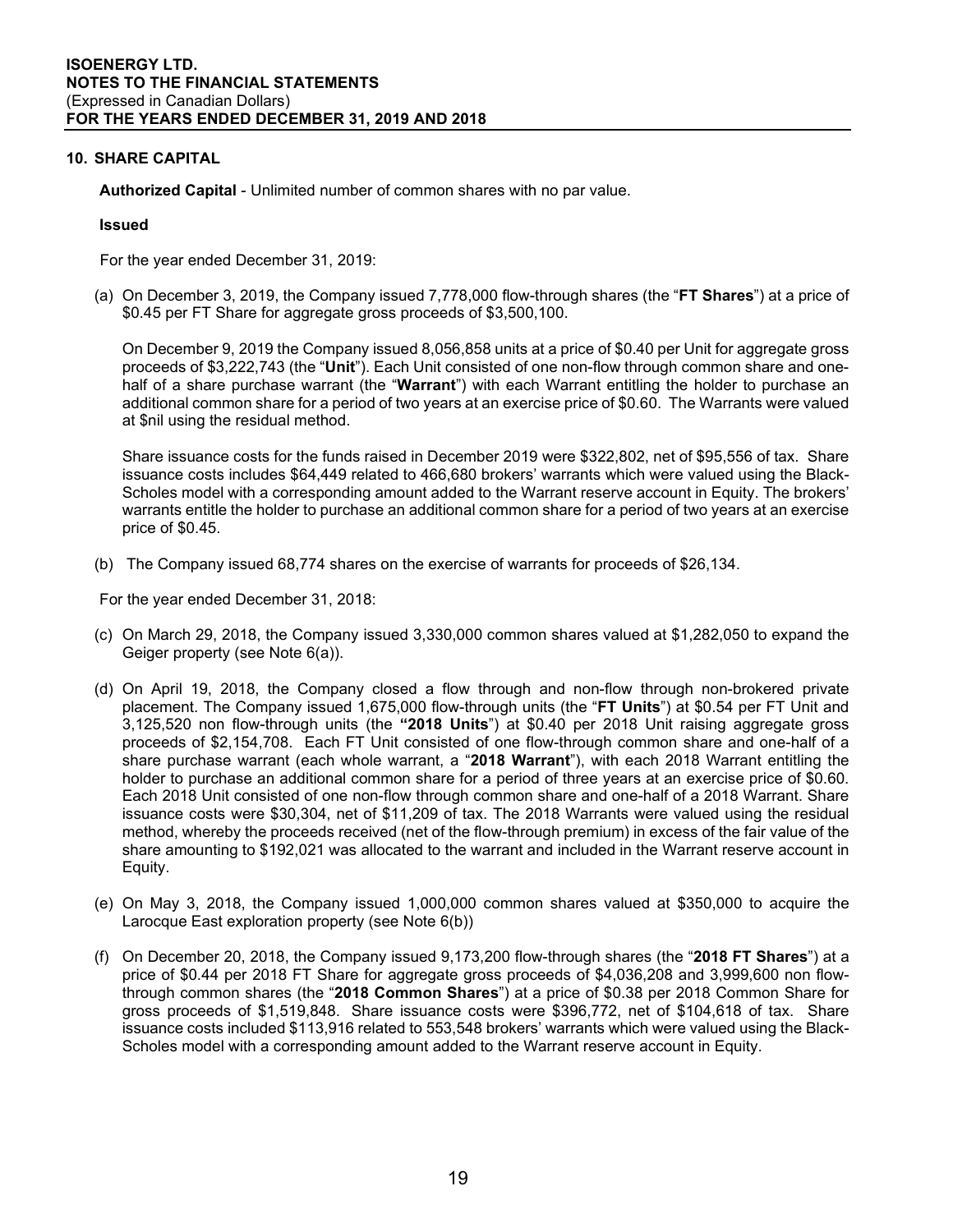#### **10. SHARE CAPITAL (continued)**

#### **Stock Options**

Pursuant to the Company's stock option plan, directors may, from time to time, authorize the issuance of options to directors, officers, employees and consultants of the Company, enabling them to acquire up to 10% of the issued and outstanding common shares of the Company. The options can be granted for a maximum term of 10 years and are subject to vesting provisions as determined by the Board of Directors of the Company.

Stock option transactions and the number of stock options outstanding on the dates set forth below are summarized as follows:

|                                | <b>Number of options</b> | <b>Weighted average</b><br>exercise price per<br>share |
|--------------------------------|--------------------------|--------------------------------------------------------|
| Outstanding January 1, 2018    | 4,075,000                | 1.00                                                   |
| Granted                        | 2,860,000                | 0.42<br>S                                              |
| Forfeited or cancelled         | (615,000)                | 0.97<br>S                                              |
| Outstanding December 31, 2018  | 6,320,000                | 0.74                                                   |
| Granted                        | 100,000                  | 0.50                                                   |
| Outstanding, December 31, 2019 | 6,420,000                | 0.74                                                   |
| Number of options exercisable  | 5.459.988                | 0.79                                                   |

As at December 31, 2019, the Company has stock options outstanding and exercisable as follows:

| Number of<br>options | <b>Exercise</b><br>price per<br>option | Number of<br>options<br>exercisable | <b>Exercise</b><br>price per<br>option | <b>Vesting</b> | Remaining<br>contractual<br>life (years) | Expiry date       |
|----------------------|----------------------------------------|-------------------------------------|----------------------------------------|----------------|------------------------------------------|-------------------|
| 3,100,000            | \$1.00                                 | 3.100.000                           | \$1.00                                 |                | 1.8                                      | October 25, 2021  |
| 100.000              | \$1.00                                 | 100.000                             | \$1.00                                 |                | 1.8                                      | October 24, 2021  |
| 250,000              | \$1.00                                 | 250.000                             | \$1.00                                 |                | 2.0                                      | January 4, 2022   |
| 50.000               | \$1.00                                 | 50.000                              | \$1.00                                 |                | 2.4                                      | May 25, 2022      |
| 400.000              | \$0.57                                 | 266.663                             | \$0.57                                 | (i)            | 3.0                                      | January 8, 2023   |
| 1,080,000            | \$0.36                                 | 719.994                             | \$0.36                                 | (i)            | 3.6                                      | July 30, 2023     |
| 40.000               | \$0.36                                 | 40.000                              | \$0.36                                 |                | 3.6                                      | July 30, 2023     |
| 1.250.000            | \$0.42                                 | 833.331                             | \$0.42                                 | (i)            | 4.0                                      | December 28, 2023 |
| 50.000               | \$0.42                                 | 50.000                              | \$0.42                                 |                | 4.0                                      | December 28, 2023 |
| 100.000              | \$0.50                                 | 50.000                              | \$0.50                                 | (ii)           | 4.4                                      | June 5, 2024      |
| 6,420,000            | \$0.74                                 | 5.459.988                           | \$0.79                                 |                |                                          |                   |

(i) 1/3 annually with 1/3 vesting immediately

(ii) 25% quarterly starting one quarter after the grant date

The Company uses the Black-Scholes option pricing model to calculate the fair value of granted stock options. The model requires management to make estimates, which are subjective and may not be representative of actual results. Changes in assumptions can materially affect fair value estimates. The following weighted average assumptions were used to estimate the grant date fair values for the year ended December 31, 2019:

| Expected stock price volatility                | 84%      |
|------------------------------------------------|----------|
| Expected life of options                       | 5 years  |
| Risk free interest rate                        | 1.30%    |
| Expected dividend yield                        | $0.00\%$ |
| Weighted average exercise price                | \$0.50   |
| Weighted average fair value per option granted | \$0.33   |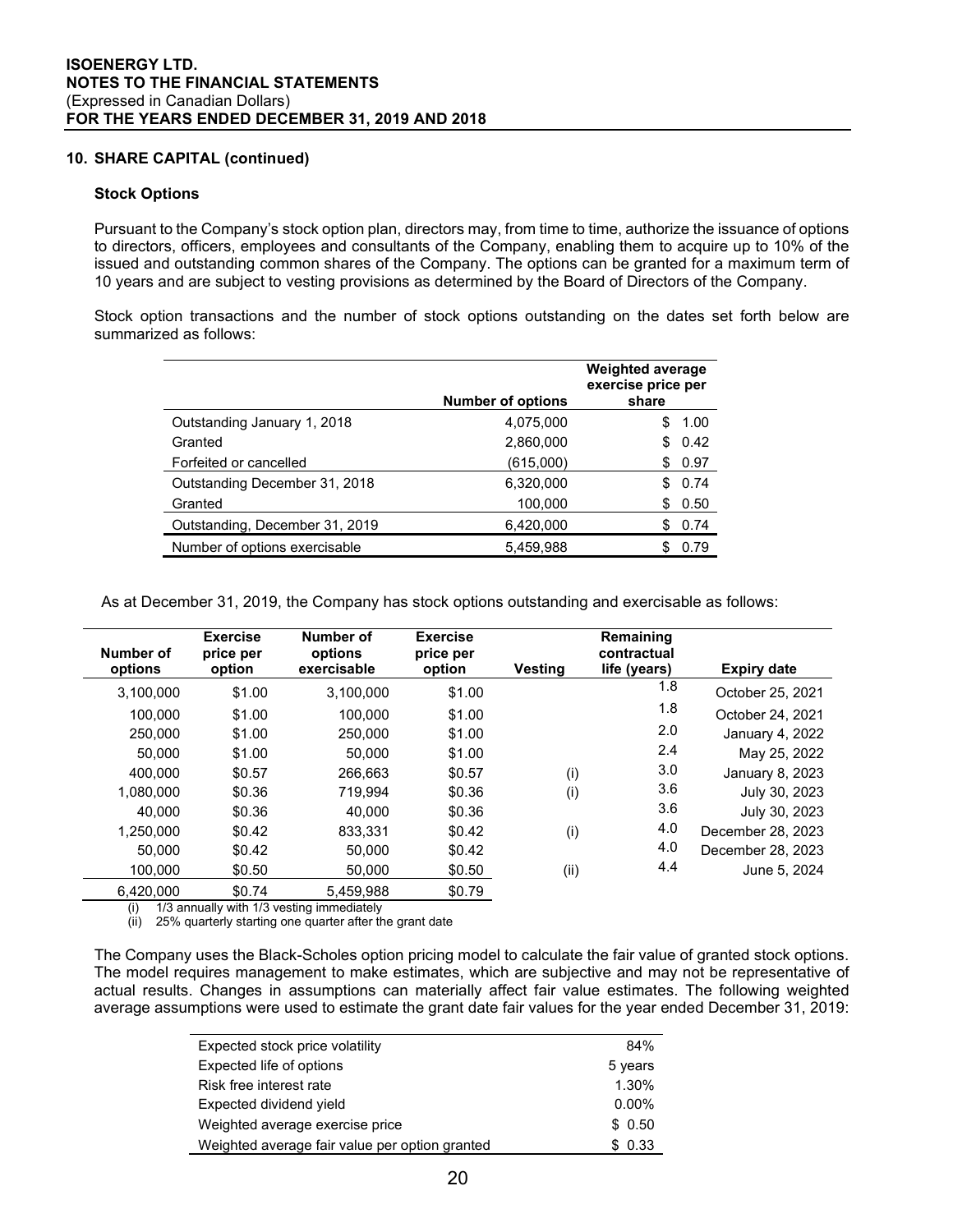#### **10. SHARE CAPITAL (continued)**

The Company has share-based compensation related to options that vested or forfeited in the period. Sharebased compensation in the period is as follows:

|                                                             | 2019                     | 2018      |
|-------------------------------------------------------------|--------------------------|-----------|
| Capitalized to explorations and evaluation assets           | \$98,474                 | \$235,852 |
| Expensed to the statement of loss and comprehensive loss    | 238,849                  | 514.549   |
| Recovered in the statement of loss and comprehensive loss - |                          |           |
| forfeitures                                                 | $\overline{\phantom{0}}$ | (96, 202) |
|                                                             | \$337,323                | \$654,199 |

#### **Warrants**

As of December 31, 2019, the Company has the following warrants outstanding:

| Date<br>Expiry    | <b>January 1, 2019</b>                                                                                                                            | Issued                   | <b>Exercised</b> | December 31, 2019 | Weighted<br>average exercise<br>price per warrant |
|-------------------|---------------------------------------------------------------------------------------------------------------------------------------------------|--------------------------|------------------|-------------------|---------------------------------------------------|
| December 20, 2020 | 553.548                                                                                                                                           | $\overline{\phantom{a}}$ | (68, 774)        | 484.774           | \$0.38                                            |
| April 21, 2020    | 2,400,260                                                                                                                                         | $\overline{\phantom{a}}$ |                  | 2.400.260         | \$0.60                                            |
| December 3, 2021  | $\blacksquare$                                                                                                                                    | 4,028,429                |                  | 4,028,429         | \$0.60                                            |
| December 3, 2021  | $\hskip1.6pt\hskip1.6pt\hskip1.6pt\hskip1.6pt\hskip1.6pt\hskip1.6pt\hskip1.6pt\hskip1.6pt\hskip1.6pt\hskip1.6pt\hskip1.6pt\hskip1.6pt\hskip1.6pt$ | 466,680                  | -                | 466,680           | \$0.45                                            |
|                   | 2,953,808                                                                                                                                         | 4.495.109                | (68, 774)        | 7,380,143         | \$0.58                                            |

On December 3, 2019, the Company issued 466,680 warrants for services which were valued at \$64,449. The Company uses the Black-Scholes option pricing model to calculate the fair value of warrants issued for services. The model requires management to make estimates, which are subjective and may not be representative of actual results. Changes in assumptions can materially affect fair value estimates. The following assumptions were used to estimate the fair value of the warrants issued for services for the year ended December 31, 2019:

| Expected stock price volatility | 75%      |
|---------------------------------|----------|
| Expected life of warrants       | 2 years  |
| Risk free interest rate         | 1.55%    |
| Expected dividend yield         | $0.00\%$ |
| Exercise price                  | \$0.44   |
| Fair value per warrant          | \$0.14   |

#### **11. RELATED PARTY TRANSACTIONS**

Key management personnel include those persons having authority and responsibility for planning, directing and controlling the activities of the Company as a whole. The Company has determined that key management personnel consists of executive and non-executive members of the Company's Board of Directors and corporate officers.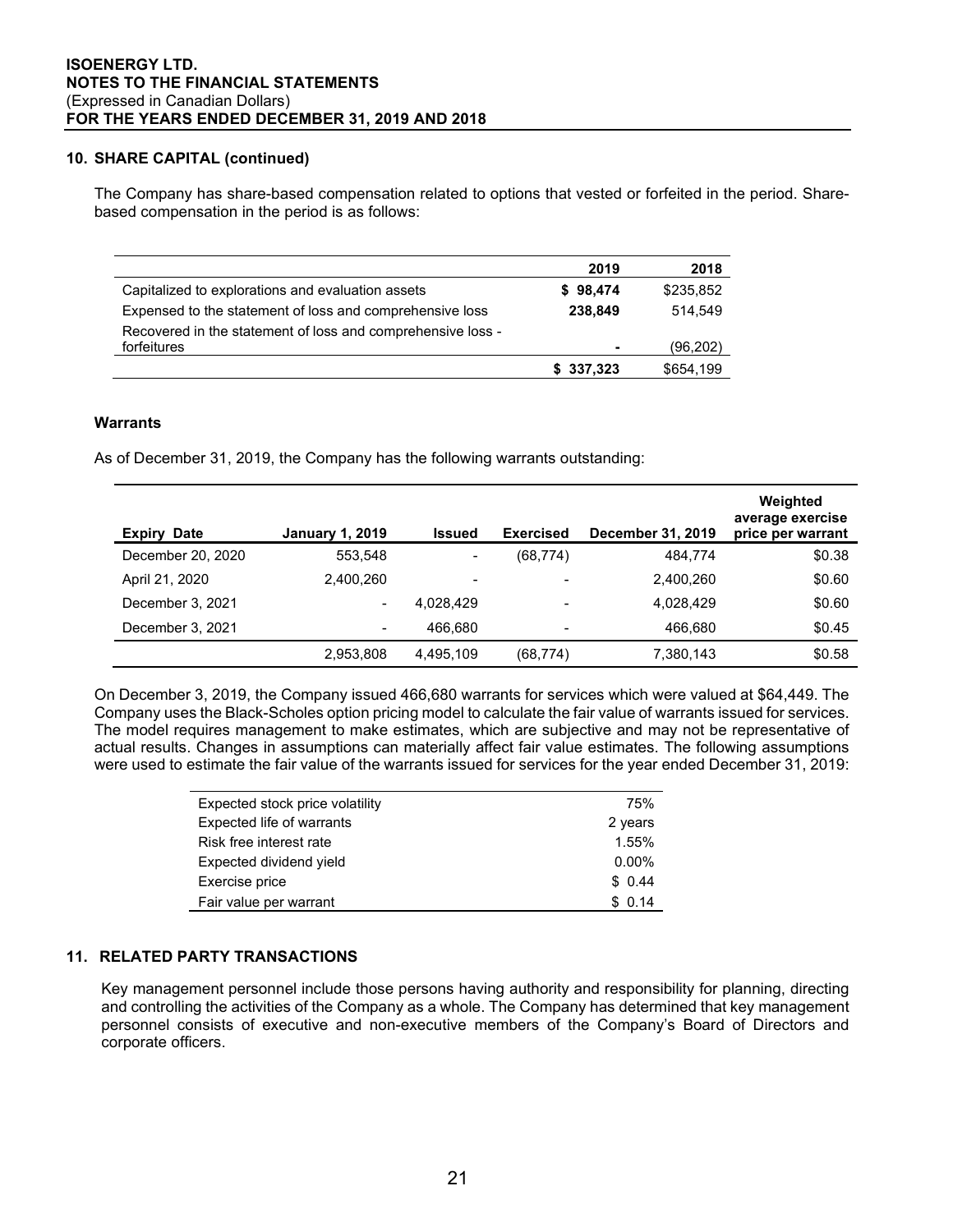#### **11. RELATED PARTY TRANSACTIONS (continued)**

Remuneration attributed to key management personnel is summarized as follows:

| Year ended December 31, 2019                                | <b>Short term</b><br>compensation |           | Share-based<br>compensation |           | Total |             |
|-------------------------------------------------------------|-----------------------------------|-----------|-----------------------------|-----------|-------|-------------|
| Expensed in the statement of loss and<br>comprehensive loss |                                   | 635.860   |                             | \$178,552 |       | 814.412     |
| Capitalized to exploration and evaluation assets            |                                   | 520,490   |                             | 59.257    |       | 579,747     |
|                                                             |                                   | 1,156,350 |                             | 237,809   |       | \$1,394,159 |

| Year ended December 31, 2018                                | <b>Short term</b><br>compensation |           | Share-based<br>compensation |           |    | Total     |
|-------------------------------------------------------------|-----------------------------------|-----------|-----------------------------|-----------|----|-----------|
| Expensed in the statement of loss and<br>comprehensive loss |                                   | 653.306   |                             | \$452.725 | S. | 1.106.031 |
| Capitalized to exploration and evaluation assets            |                                   | 482.347   |                             | 166,384   |    | 648,731   |
|                                                             |                                   | 1.135.653 | S.                          | 619.109   |    | 1.754.762 |

As of December 31, 2019, \$34,500 (December 31, 2018 – nil) was included in accounts payable and accrued liabilities owing to directors and officers for compensation.

During the year ended December 31, 2019, the Company leased equipment from NexGen for nil (2018 – \$6,267).

On December 9, 2019, NexGen acquired 7,371,858 Units of the Company. On April 19, 2018 NexGen acquired 3,075,520 2018 Units. On December 20, 2018, NexGen acquired 3,947,000 2018 Common Shares (see Note 10 (a), (d) and (f)).

The Company charges office lease and administrative expenditures to NxGold, a company with officers and directors in common. During the year ended December 31, 2019, office lease and administrative expenditures charged to NxGold amounted to \$106,644 (2018 – \$60,623). At December 31, 2019, NxGold owes IsoEnergy \$8,844 (December 31, 2018 – nil).

#### **12. CAPITAL MANAGEMENT**

The Company manages its capital structure and adjusts it, based on the funds available to the Company, in order to support the acquisition, exploration and evaluation of assets. The Board of Directors does not impose quantitative return on capital criteria for management, but rather relies on the expertise of the Company's management to sustain the future development of the business.

In the management of capital, the Company considers all types of equity and is dependent on third party financing, whether through debt, equity, or other means. Although the Company has been successful in raising funds to date, there is no assurance that the Company will be successful in obtaining required financing in the future or that such financing will be available on terms acceptable to the Company.

The properties in which the Company currently has an interest are in the exploration stage. As such the Company, has historically relied on the equity markets to fund its activities. The Company will continue to assess new properties and seek to acquire an interest in additional properties if it determines that there is sufficient geologic or economic potential and if it has adequate financial resources to do so.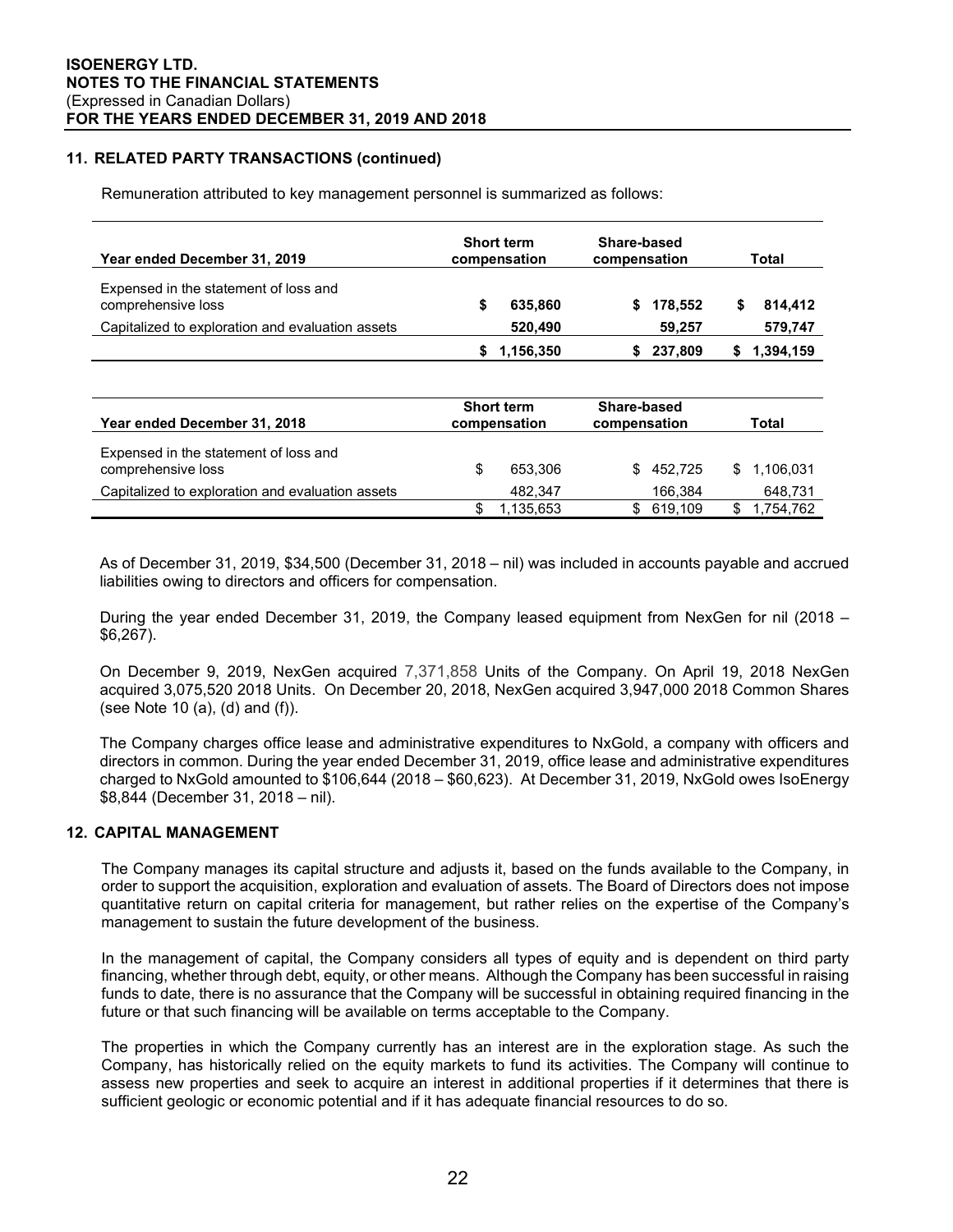#### **12. CAPITAL MANAGEMENT (continued)**

Management reviews its capital management approach on an on-going basis and believes that this approach, given the relative size of the Company, is reasonable. The Company is not subject to externally imposed capital requirements. There were no changes in the Company's approach to capital management during the period.

#### **13. FINANCIAL INSTRUMENTS**

The Company's financial instruments consist of cash, accounts receivable, accounts payable and accrued liabilities. The fair values of the Company's financial instruments approximate their carrying value, due to their short-term maturities or liquidity. The Company's cash and accounts receivable are classified at their amortized costs.

#### **Financial instrument risk exposure**

As at December 31, 2019, the Company's financial instrument risk exposure and the impact thereof on the Company's financial instruments are summarized below:

#### **(a) Credit Risk**

Credit risk is the risk that one party to a financial instrument will fail to discharge an obligation and cause the other party to incur a financial loss. As at December 31, 2019, the Company has cash on deposit with a large Canadian bank. Credit risk is concentrated as a significant amount of the Company's cash and cash equivalents is held at one financial institution. Management believes the risk of loss to be remote. The Company's accounts receivable consists of input tax credits receivable from the Government of Canada and interest accrued on cash equivalents. Accordingly, the Company does not believe it is subject to significant credit risk.

#### **(b) Liquidity Risk**

Liquidity risk is the risk that an entity will encounter difficulty in raising funds to meet its obligations under financial instruments. The Company manages liquidity risk by maintaining sufficient cash balances. Liquidity requirements are managed based on expected cash flows to ensure that there is sufficient capital to meet short-term obligations. As at December 31, 2019, the Company had a working capital balance of \$6,373,779, including cash of \$6,587,075.

#### **(c) Market Risk**

Market risk is the risk of loss that may arise from changes in market factors such as interest rates, foreign exchange rates and commodity and equity prices.

#### **(i) Interest Rate Risk**

Interest rate risk is the risk that the future cash flows from a financial instrument will fluctuate due to changes in market interest rates. The Company holds its cash in bank accounts that earn variable interest rates. Due to the short-term nature of these financial instruments, fluctuations in market rates do not have a significant impact on the estimated fair value of the Company's cash and cash equivalent balances as of December 31, 2019.

#### **(ii) Foreign Currency Risk**

The functional currency of the Company is the Canadian dollar. Currency transaction risk and currency translation risk is the risk that fluctuations of the Canadian dollar in relation to other currencies may impact the fair value of financial assets, liabilities and operating results. As of December 31, 2019, the Company had no financial assets or liabilities that were subject to currency translation risk. The Company maintains a Canadian dollar bank account in Canada.